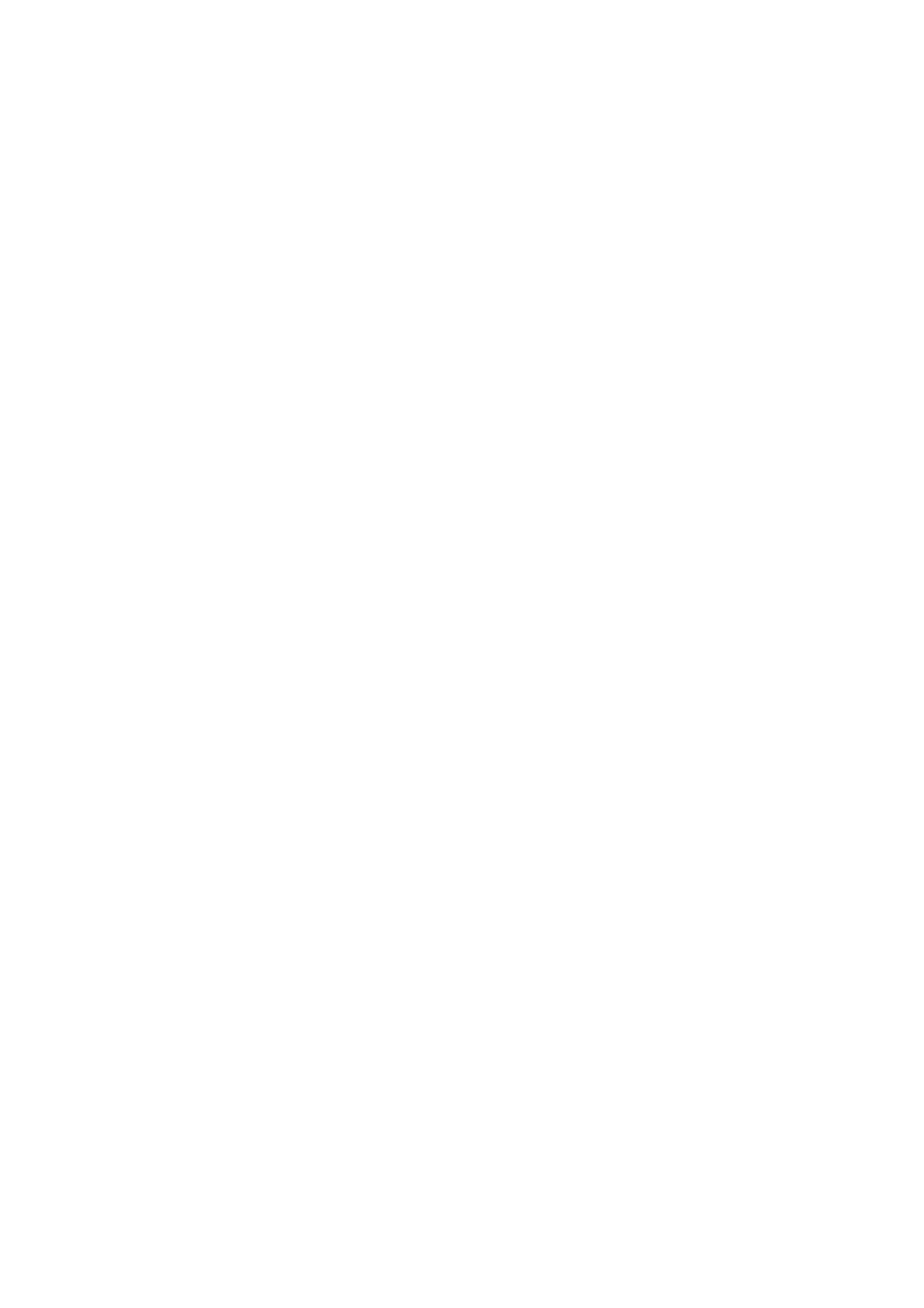## **EUROPEAN UNIVERSITY INSTITUTE DEPARTMENT OF POLITICAL AND SOCIAL SCIENCES**

*The Stabilisation and Association Process in the Balkans: Overloaded Agenda and Weak Incentives?*

**AROLDA ELBASANI**

EUI Working Paper **SPS** No. 2008/03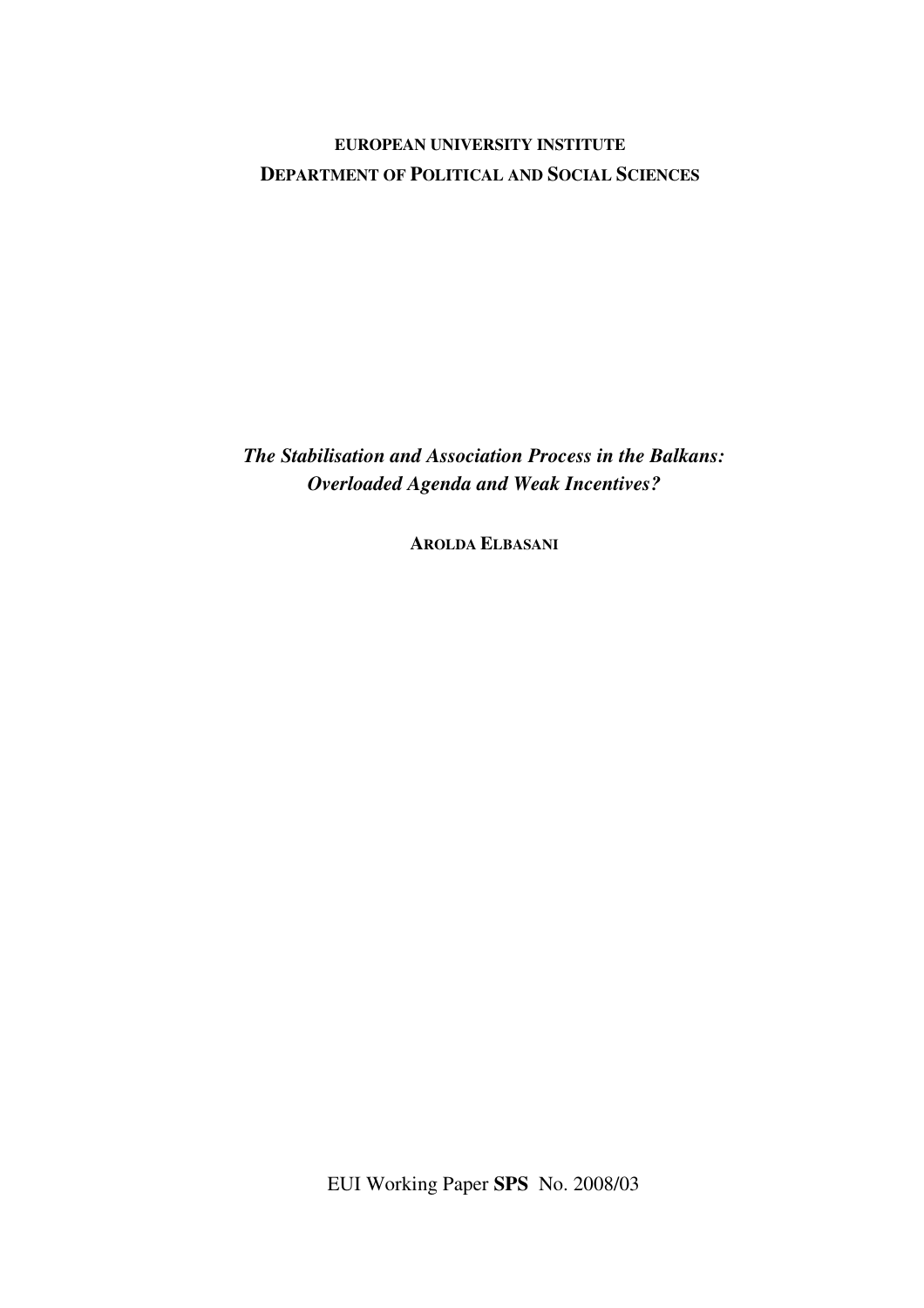This text may be downloaded for personal research purposes only. Any additional reproduction for other purposes, whether in hard copy or electronically, requires the consent of the author(s), editor(s). If cited or quoted, reference should be made to the full name of the author(s), editor(s), the title, the working paper or other series, the year, and the publisher.

The author(s)/editor(s) should inform the Political and Social Sciences Department of the EUI if the paper is to be published elsewhere, and should also assume responsibility for any consequent obligation(s).

ISSN 1725-6755

© 2008 Arolda Elbasani

Printed in Italy European University Institute Badia Fiesolana I – 50014 San Domenico di Fiesole (FI) Italy

> http://www.eui.eu/ http://cadmus.eui.eu/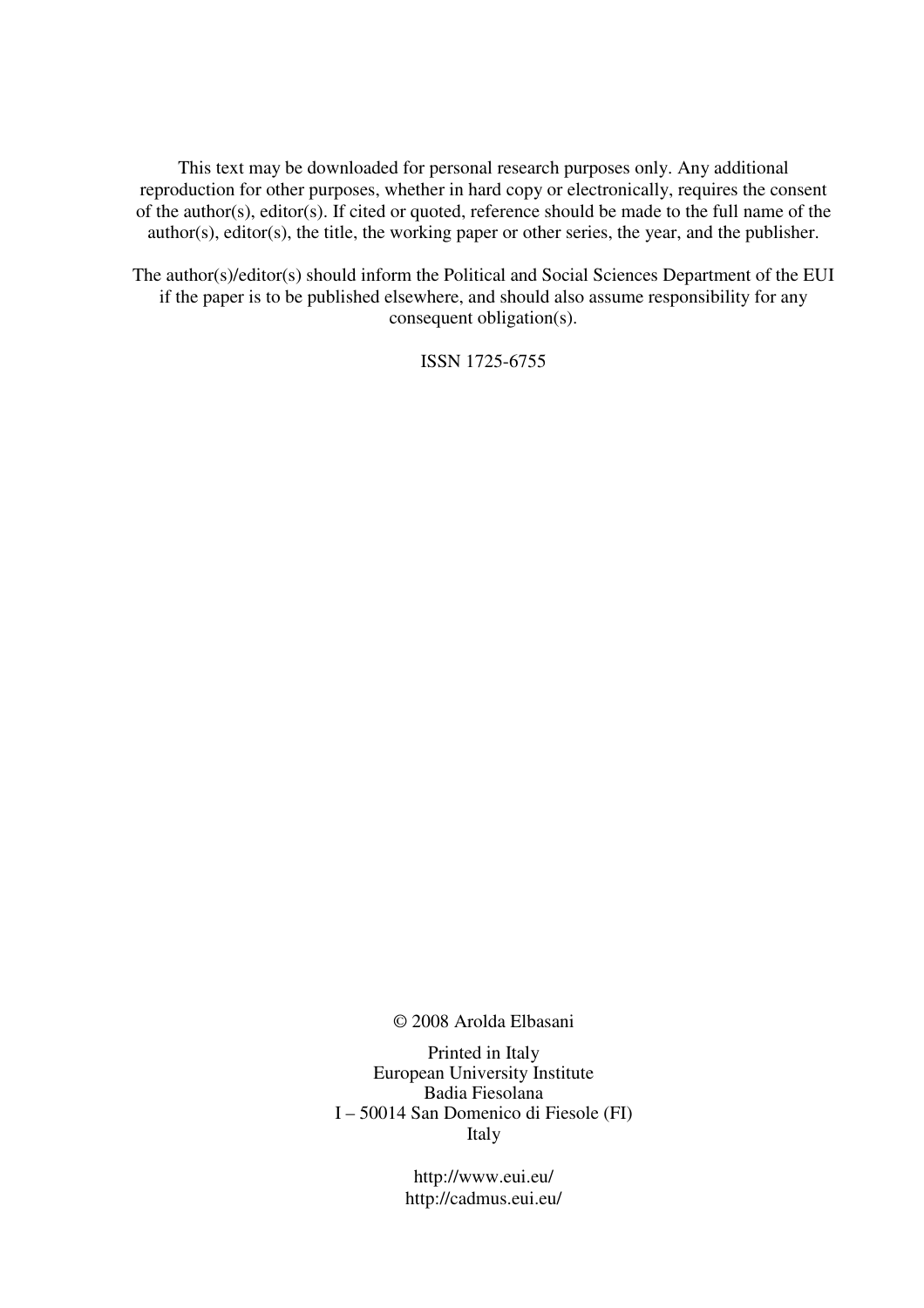#### **Abstract**

*Following more than one decade of violent and uncertain transitions in the Balkans, the EU has envisaged a new strategy comprising the perspective of membership for all the countries in the region. The so-called Stabilisation and Association Process (SAP) has become a word of faith loaded with high expectations for change. This paper seeks to analyze the potential of the SAP to foster promised transformation in the region. The paper proceeds in three parts. First, it elaborates on different forms of post-cold war interventions in the region; Second, it outlines the main instruments of the SAP. Third, it delves into the innovative features of the SAP compared to the previous enlargement framework and analyses the implications of these innovations.*

*The paper suggests that the SAP is an undisputed progress compared to the EU previous strategies in the region to the extent it has for the first time embraced the promise of membership and outlined the procedures of accession for all the countries left out of the previous enlargement. Yet, the analysis puts forward that the SAP suffers from the overloaded and not easily reconcilable double agenda including both stabilisation and association objectives. In addition, the SAP commitment to membership is rather vague compared to the previous framework of enlargement. Overall, those features might emasculate the transformative power of the EU enlargement strategy in the region since extensive conditionalities correspond to merely weaker incentives. Moreover, the ambiguity of membership inherent in the SAP, leaves it to the dynamics within the EU to mould the speed and the tone of the eventual enlargement. It cannot certainly be taken for granted as long as the EU suffers from the enlargement fatique and member countries keep resisting further enlargement.*

#### **Keywords**

EU Enlargement; Stabilisation and Association Process; Balkans; Post- communism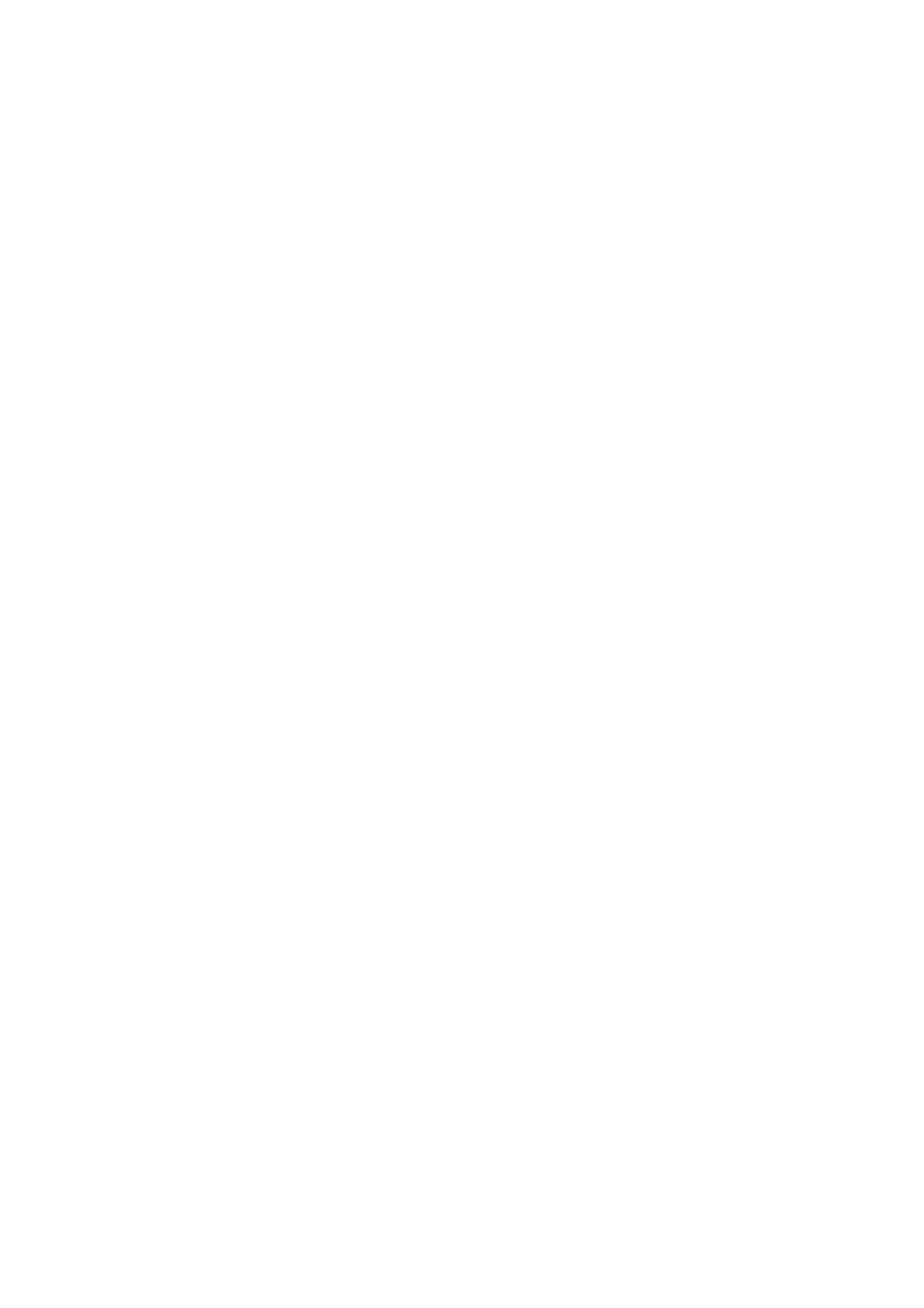#### **Introduction**

At the turn of more than one decade of violent and rather uncertain transitions to democracy, the EU has envisaged a new vision for the Balkan countries.<sup>1</sup> Accordingly, it promises to transform the countries in the region into "stable, self-sufficient democracies, at peace with themselves and each other, with market economies and the rule of law, and which will be either members of the EU or in the road to membership" (Independent Task Force 2002: 28). This ambitious project of breaking long patterns of violence, instability, underdevelopment and overall isolation of the region from the wider European trends builds on a EU new strategy, which for the first time comprises the prospect of European membership and designates the tools of achieving that for all countries in the region.

This comprehensive strategy aiming to alter the path of change in the Balkans is part of a wider international initiative, the Stability Pact (SP), which brings together a range of international organisations, neighbouring countries and previous initiatives advocating long- term stability and transformation in the region. The so- called SAP is the major EU contribution to the aims of the Pact, outlining the instruments as well as the roadmap for integrating those Balkan countries left out of the previous wave of enlargement, into the EU structures up to the end goal of membership. Yet, while the SAP was first thought of as a corollary of the SP, it has progressively turned into the major strategy around which other goals and initiatives are elaborated. Moreover, it has become a word a faith among both political actors and people in the region, who have long opted to integrate into the European trends and join the EU structures.

The SAP has overall created high expectations of change, which are further nourished by the strong assumption on the transformative power of the EU enlargement conditionality in the post-communist countries, mainly referring to Central and East European countries (CEEC) incorporated in the last wave of enlargement in 2005. Yet, the study of the enlargement framework in the Western Balkans (WB) lacks both comparative analysis and depth of research, when compared to the bourgeoning literature on the transformative power of the EU enlargement in CEEC. Few studies, so far, have explored the distinguished features of the enlargement framework tailored to the WB and its potential for realising the promised path-breaking transformation in the region. Moreover, research on the EU impact on the Balkans still needs to be embedded and make better use of the existing literature on EU enlargement, its instruments, mechanisms and factors of impact in the post-communist area.

<sup>&</sup>lt;sup>1</sup> The Balkans is a geo-political concept comprising the political units that compound the Balkan Peninsula. Although it refers to a precise geographical area, it often connotes different sub-regions. South East Europe (SEE) does not define precisely a geographical area, but instead refers to a political grouping together with a loose geographical belonging. It usually include seven Balkan countries –Albania, Bosnia and Herzegovina, Bulgaria, Croatia, Macedonia, Romania, and Serbia and Montenegro –although it might occasionally include other countries. The same applies to the Western Balkans, which refers to a sub-region of Balkans, including five of the SEE countries, i.e. all South Eastern European countries except for Bulgaria and Romania. The countries belonging to the Western Balkans Grouping is distinguished as a separate region in terms of EU integration framework and perspective -they share a common perspective to EU integration, which at the same time differs from that adopted in Eastern Enlargement including also Bulgaria and Romania.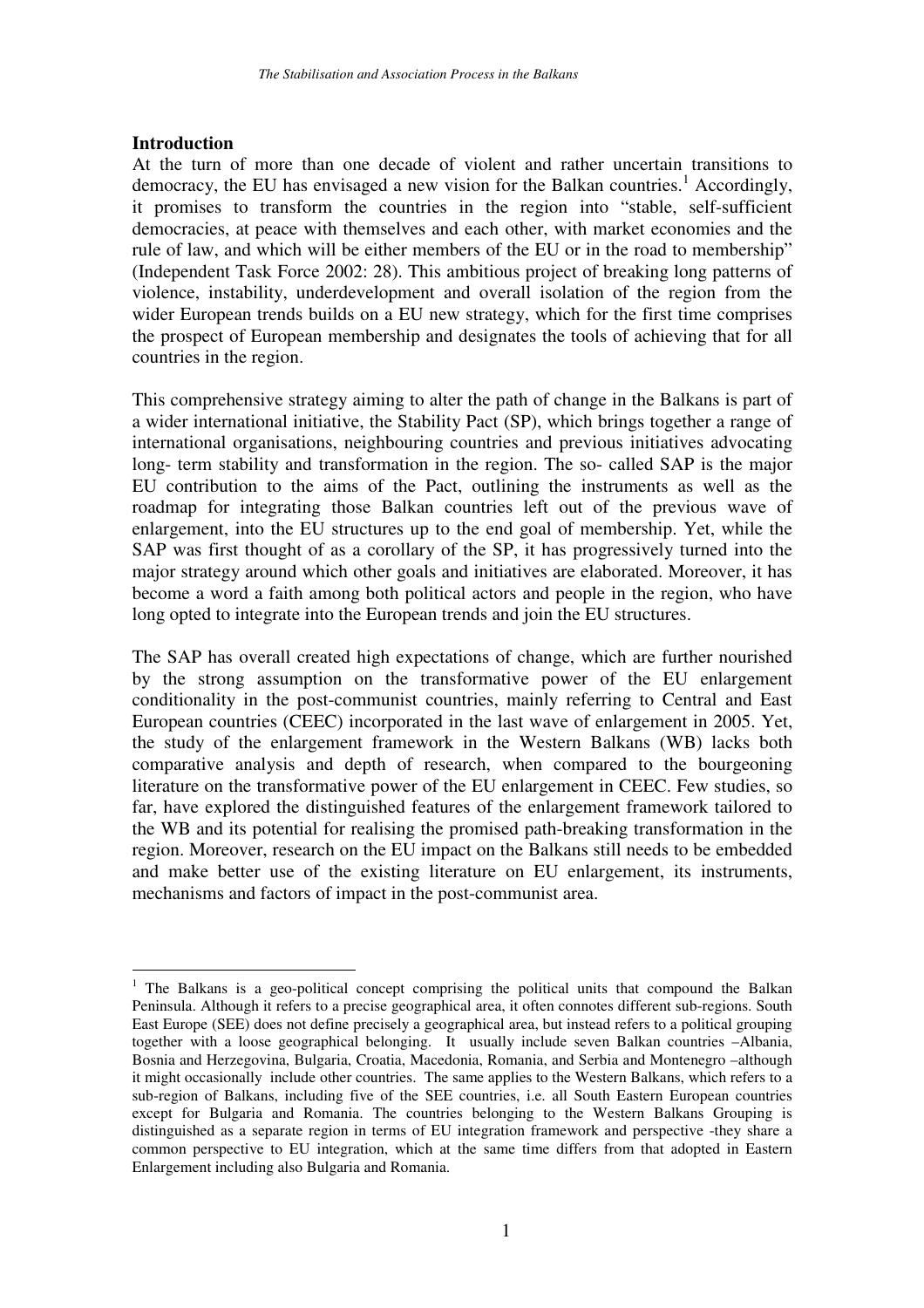This paper questions whether and how the SAP can hold to its promise of transforming the Balkan countries. Assuming that the SAP is a process of borrowing and inventing tailored to cope with the particular challenges of the Balkans, the paper aims to identify the main innovations of the SAP in the context of both the EU previous approaches in the region and the EU enlargement strategies in the post-communist area. It analyses how the SAP differs from other EU approaches in the Balkans and also how it departs from the enlargement conditionality in the rest of the CEEC. In addition, it tries to examine the implications of the main features of the SAP for realising the promised transformation.

The paper proceeds in three parts. The first part elaborates on different forms of interventions in the region. While most of foreign interventions built on the general assumption that Balkans' were to be treated as a region apart of the European mainstream, the SAP was part of a major new initiative to eliminate the very roots of the conflict by offering the carrot of membership and integration in European structures. The second part outlines the main features and tools of the SAP: advanced trade relations and EU unilateral concessions; focused assistance on integration priorities; new contractual relations up to accession; and a system of monitoring and dialogue between the EU and respective countries. The third part compares the SAP with the enlargement policies advocated in other CEECs. The analysis depicts an overloaded agenda and hardly matching objectives between stabilisation and integration. In addition, the SAP seems to lack a clear commitment to membership as well as clearly defined institutional stages that could take the countries to the ultimate goal of accession.

The paper suggests that although the EU policy in the region has advanced to embrace a clearer promise and outline of accession stages, the initial ambiguity and loaded agenda of the SAP can arguably erode the impact of EU enlargement conditionality. The EU enlargement framework in the Balkans is less clear than in the previous case of CEEC in terms of the overloaded and rather conflicting agenda combining stabilisation and association. In addition, it lacks the credibility of a clear commitment to membership and the certainty of institutional ties up to accession. Overall, the distinguished features of the SAP might emasculate rather than reinforce the transformative power of EU enlargement framework in the region.

#### **I International Interventions in the Balkans: Old Wine in New Bottles?**

The post-communist transformation in the Balkans confronted the European neighbours with a real challenge compared to the relatively smooth post-communist transitions elsewhere. While the rest of Eastern Europe embarked on a process of deep economic and political transformation, the Balkan countries remained entrenched into a series of ethnic conflicts and succession wars, which put them aside of the general postcommunist trends. In the face of the endemic instability that rocked the region following the violent breakdown of communist regimes, most notably in the former Yugoslavia, most European countries founded themselves involved in the crisis. The foreign involvement in the post-communist Balkans was nothing new given that countries in the region had also experienced different adversities in the past, which had also led to different forms of international interventions.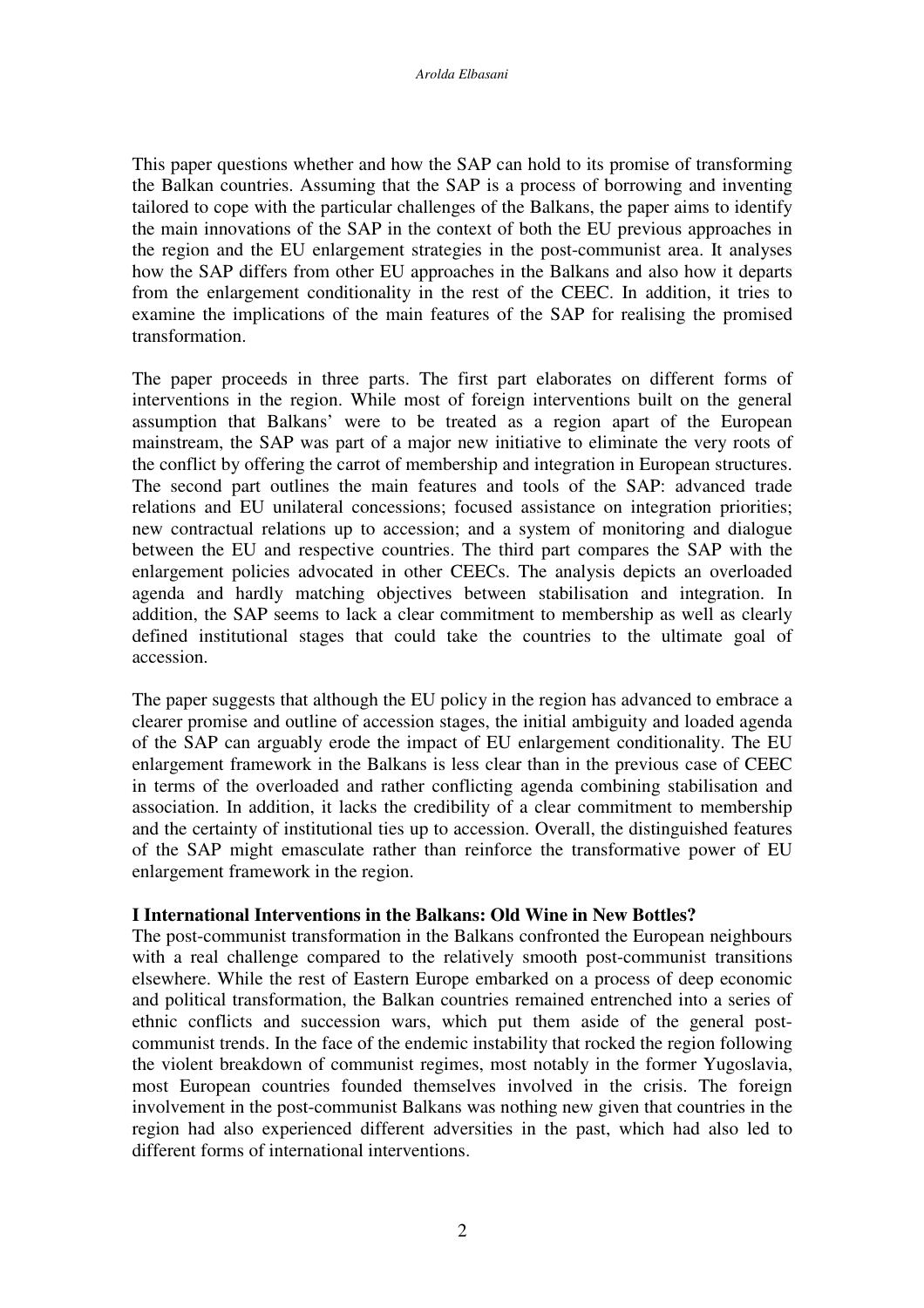### *1. Past Interventions and Assumptions*

The fragmentation of the Ottoman Empire, the weakness of the new Balkan states and the threat this situation posed to wider European security legitimised different forms of foreign intervention in the region. As Siani-Davies summarises in a recent study on foreign intervention in the Balkans, " [by the end of  $19<sup>th</sup>$  century] the great powers were to launch a series of multilateral interventions [] using diplomacy, coercion, economic measures and ultimately the stationing of troops and advisers in a series of stabilisation missions" (2003: 9). Accordingly, most of those interventions aimed to create and maintain a balance of power within the European system and the Balkans countries, but occasionally revoked idealistic motivations such as propagating European values and/or defending threatened parts of the population. In any case, following the collapse of the Ottoman Empire and its control over the Balkans, the great European powers remained strongly involved in the region. The series of European interventions experimented with various notions and forms of intervention such as peacekeeping missions, economic intervention, and indirectly conditionality (ibid). They also created the basis of a historiography that interpreted Balkans in terms of intervention, while strengthening connotations of the region as a savage world laying at the margins and rather apart from the European mainstream (Gallagher 2001).

The Cold War restrained the scope for international interventions in the region. Most of the Balkan countries embraced a policy of non- intervention, which in some extreme cases like Romania and Albania took the form of economic autarky and diplomatic isolation. By contrast, for most of the Balkans, the end of the Cold War unleashed the contrary tendency of reintegration in the European mainstream and wider international scenes although it occasionally clashed with alternative discourses on independent action, especially in the areas of Yugoslavia that resorted to nationalist and independence movements.

#### *2. Ad hoc Responses to the Post-Cold War Crisis in the Balkans*

The explosion of successive conflicts in Slovenia, Croatia, and Bosnia (1991-1995), Kosovo (1999), Macedonia (2001), as well as the violent collapse of the economic system in Bulgaria (1997) and wholesale collapse of state institutions in Albania (1997), brought the Balkans to the fore of international concerns and security issues. The nearby EU countries became especially vulnerable and interested to solve the security risks spilling over their borders.

The on-going crisis, especially the breakdown of Yugoslavia initialled a change of policy in favour of foreign intervention as a means to manage the escalating Balkan crisis. The power asymmetries that existed between the Balkan states and the outside world not only opened up the possibility of intervention, but also left these countries with little choice but to invite outside assistance and if necessary foreign troops. Yet, most international responses consisted of a series of reactive ad hoc interventions that took different and often overlapping forms -diplomacy, recognition, humanitarian action, coercion as well as stationing of troops and advisers in a series of stabilisation missions –according to the type of the crisis (Siani Davies 2003: 15-20).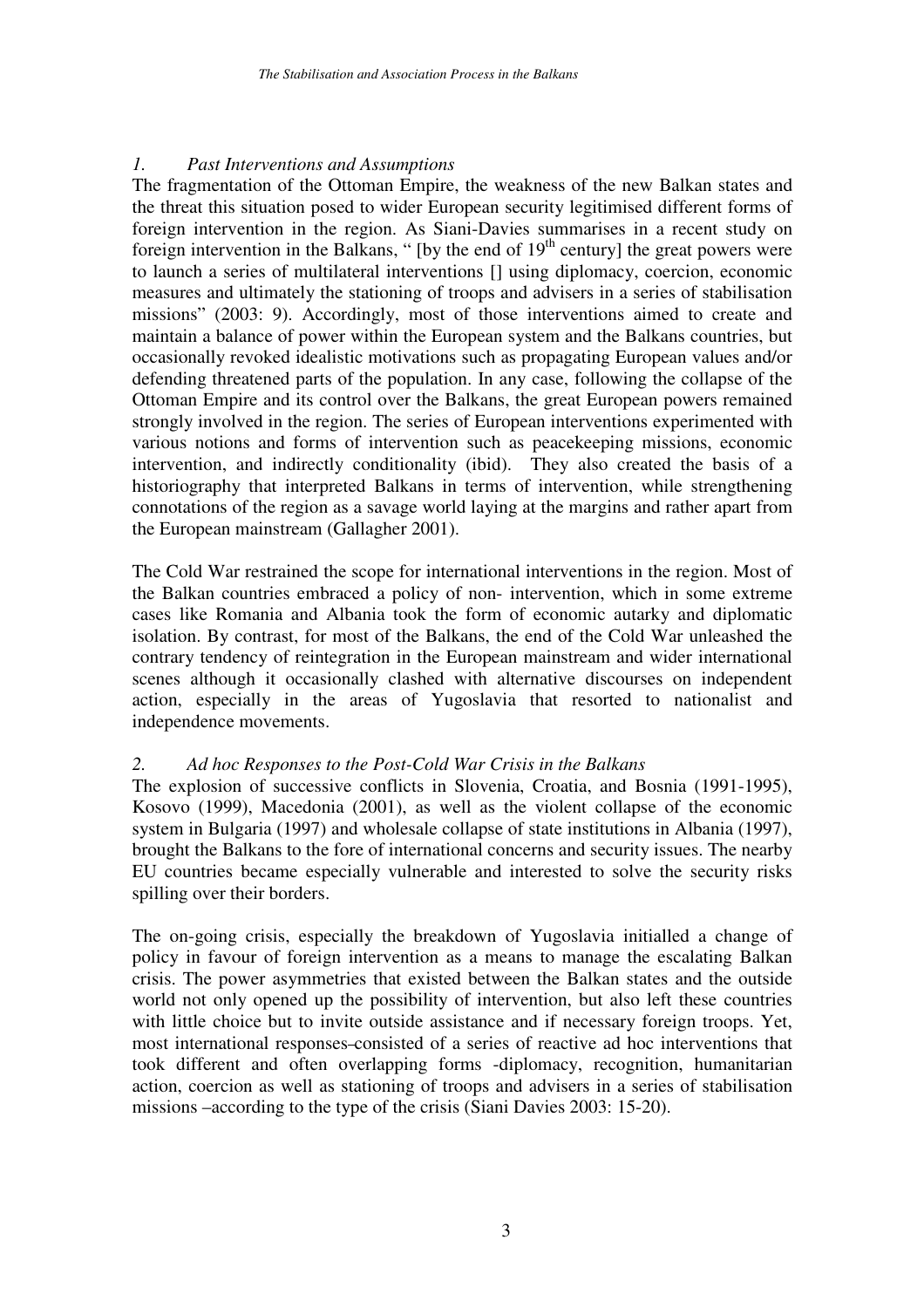Most forms of post-cold-war interventions bared remarkable continuities with the past approaches of the Western powers towards the Balkans: its problems were of direct consequence to the European security, but the region remained rather peripherical to the European mainstream and the crisis should be contained within the region. It meant that both European multilateral organisations and interested countries tried to deal with the emergent crisis, while aiming to avoid a longer-run and deeper engagement in the region. Not surprisingly, the configuration of new interventionist policies proceeded only slowly, in the midst of Western countries conflicting interests, divisive attitudes, cumbersome coordination structures, and doubts on the consequences of intervention (Woodward 1996: 160). Overall, competing national interests and disagreements among Western states reflected ambiguous and mixed messages rather than a coherent strategy towards the region.

#### *3. Bosnia as a Bleak Chapter of European Foreign Policy*

Initially, the EU was seen as a leading international mediator, which promised to smooth the emerging crisis in the region. It managed to negotiate a cease-fire between Slovenia and the Yugoslav federation and soon in July 1991 recognised Slovenia's right of independence. The Luxembourg presidency at the time voiced the great expectations to the Union when declaring that "the hour of Europe is at down". Yet, that proved to be illusionary as the EU could not prevent the subsequent explosion of conflicts in Croatia and Bosnia (Yanis 2002: 265). Moreover, the EU seemingly experienced total humiliation when implementing a UN mandate to safeguard one of the cities of Bosnia in 1994 (Gallagher 2003: 182-185). The war in Bosnia became one of the bleak chapters of the European Common Foreign Policy, showing rather clearly that the Europeans lacked "the cohesiveness, the determination and the instruments to bring the crisis under control" (Lehne 2004: 111). Other European organisations, including Council of Europe (CoE), Organisation for Security and Cooperation in Europe (OSCE) as well as North Atlantic Treaty Organisation (NATO) similarly lacked the mechanism and most importantly their member states cohesiveness to solving dealing the crises (Stan 2000: 158-159).

The US had been quite reluctant to engage in the Balkans as no important security interests were at stake. Yet, the US diplomacy was to send the main impetus to the end of the Bosnian war when it became clear that the EU failed to deal with the crisis despite increasing bloodshed and urgent humanitarian emergency (Gallagher 2003: 165- 166). The US government proceeded to take the decisive measures to end the war, employing NATO in support of the other diplomatic efforts to mediate the conflict. Its more active engagement in the second half of 1995 finally produced the Dayton Accords agreed in November 1995. The US special envoy, Holbrook became the key diplomat in charge of negotiating the peace settlement in Bosnia. He would also complain on Europeans passivity to deal with the Balkans when admitting: "You have to wonder why Europe does not seem capable of taking decisive action in its own theatre… Unless the US is willing to put its political and military muscle behind the quest for solutions to European stability nothing really gets done." (Holbrook 1998)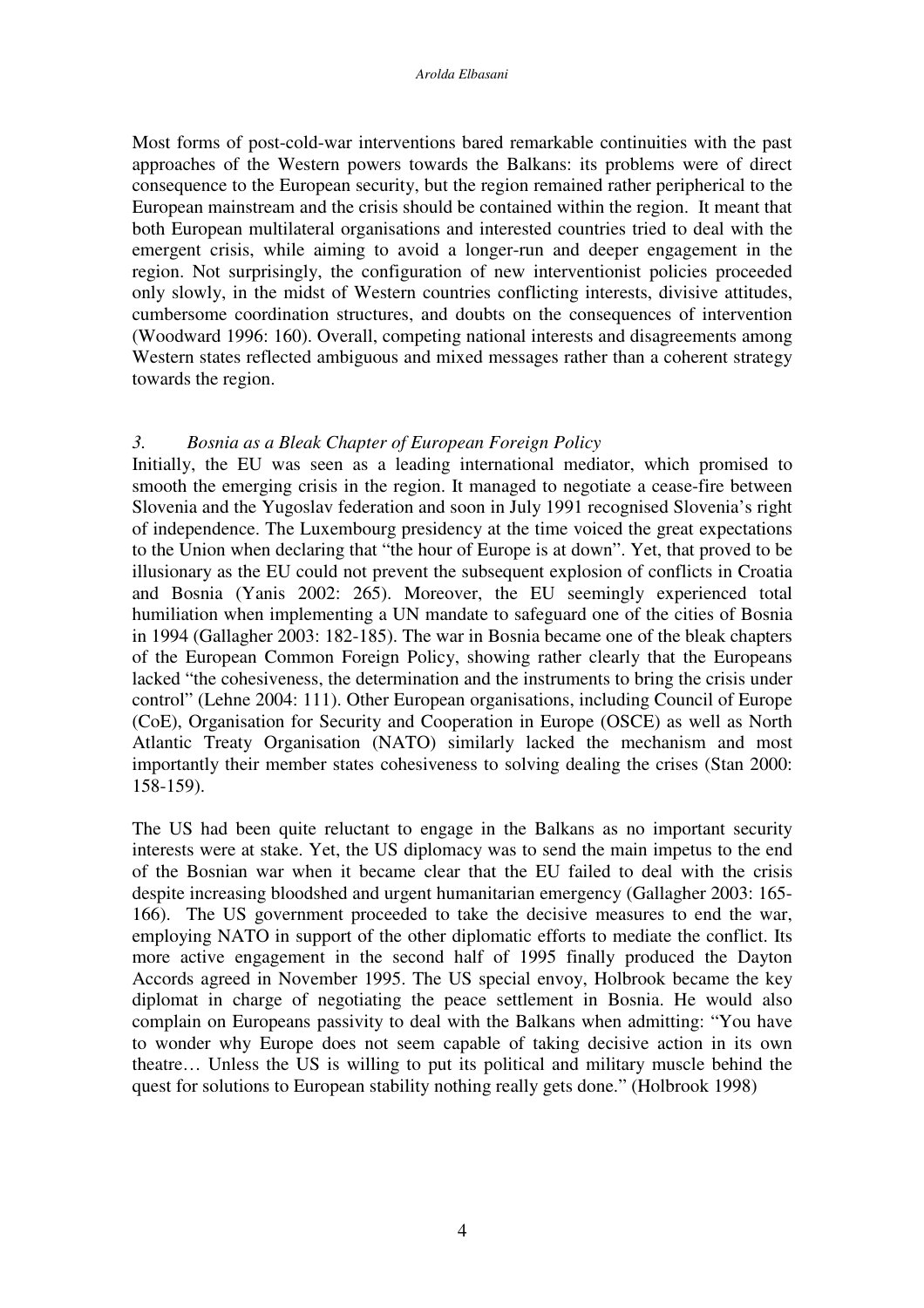### *4. Failure of Crisis Management Efforts in the Post-Dayton Period*

Also afterwards, the involved international organisations and European countries tried to limit their involvement in the region and focused on containing the crisis and consolidating the fragile peace settlements (Siani -Davies 2003: 20-21). Yet, they founded themselves in an even deeper involvement of troops and resources especially but not only in Bosnia, where they effectively took the functions of a state. The period between 1995 and 1999 saw the mushrooming of NATO, UN and OSCE missions, which added to, replaced and at times widened the previous scope of intervention according to the new tasks of consolidating peace settlements in different parts of the Balkans (NATO in Bosnia; OSCE and several regional UN missions in Croatia; UN in Macedonia).

In 1997 the Balkans generated a series of new crisis that had nothing to do with ethnic conflicts. A banking crisis in Bulgaria precipitated a dangerous economic collapse and the IMF was to take effective control of the economic policy agenda in the country. At the same time Albania toppled into complete anarchy following the violent popular protests against the government's economic and political policies and the UN decided to allow the OSCE member states to send troops and field a permanent mission, which was soon followed by a range of multilateral initiatives aiming to stabilise the country.

The overall division of roles between Europe and US did not change much in the post-Dayton period. Europe still contributed the lion's share of financial assistance, expertise and troops but its political influence was not commensurate to the strong turn of US foreign policy in determinate moments of crisis (Lehne 2004: 111-112). The crisis in Albania once again showed the incapacity of the EU to take collective action against the collapse of central authorities in 1997 and left Italy to lead a "coalition of the willing" (Gallagher 2003: 185-190). The Kosovo crisis between 1998-1999 also put in clear light the lack of EU capability to prevent the escalation of conflict. At every point of the crisis the impetus and the conditions for ending the conflict came from the US. As a recent study of the EU influence in the Balkans puts it "by the end of the decade and in light of Kosovo, the EU's ability to manage conflict in its own backyard had been exposed as a myth and Europe's continued reliance upon a US military presence was clear for all to see" (Graham and Jovic 2006: 1).

## *5. The Regional Approach as the Beginning of a new Strategy*

Yet, the implementation of the Dayton Accords started shaping a conviction among the relevant European actors, most notably EU, that the situation in the Balkan region required a comprehensive and preventive policy tailored to cure the roots of the conflict and thwart further explosions rather than manage those conflicts when and after they occurred. The Dayton agreement became the turning point for EU to envisage a rather comprehensive strategy in addition to the current deployment of foreign policy and crisis management instruments.

First, in December 1996 the EU presidency launched the *Royamount Process for Stability and Good Neighbourliness in South-East Europe*, which included EU member countries, the SEEC, regional neighbouring countries, the USA, Russia as well as OSCE and CoE. The process aimed to support the implementation of the Dayton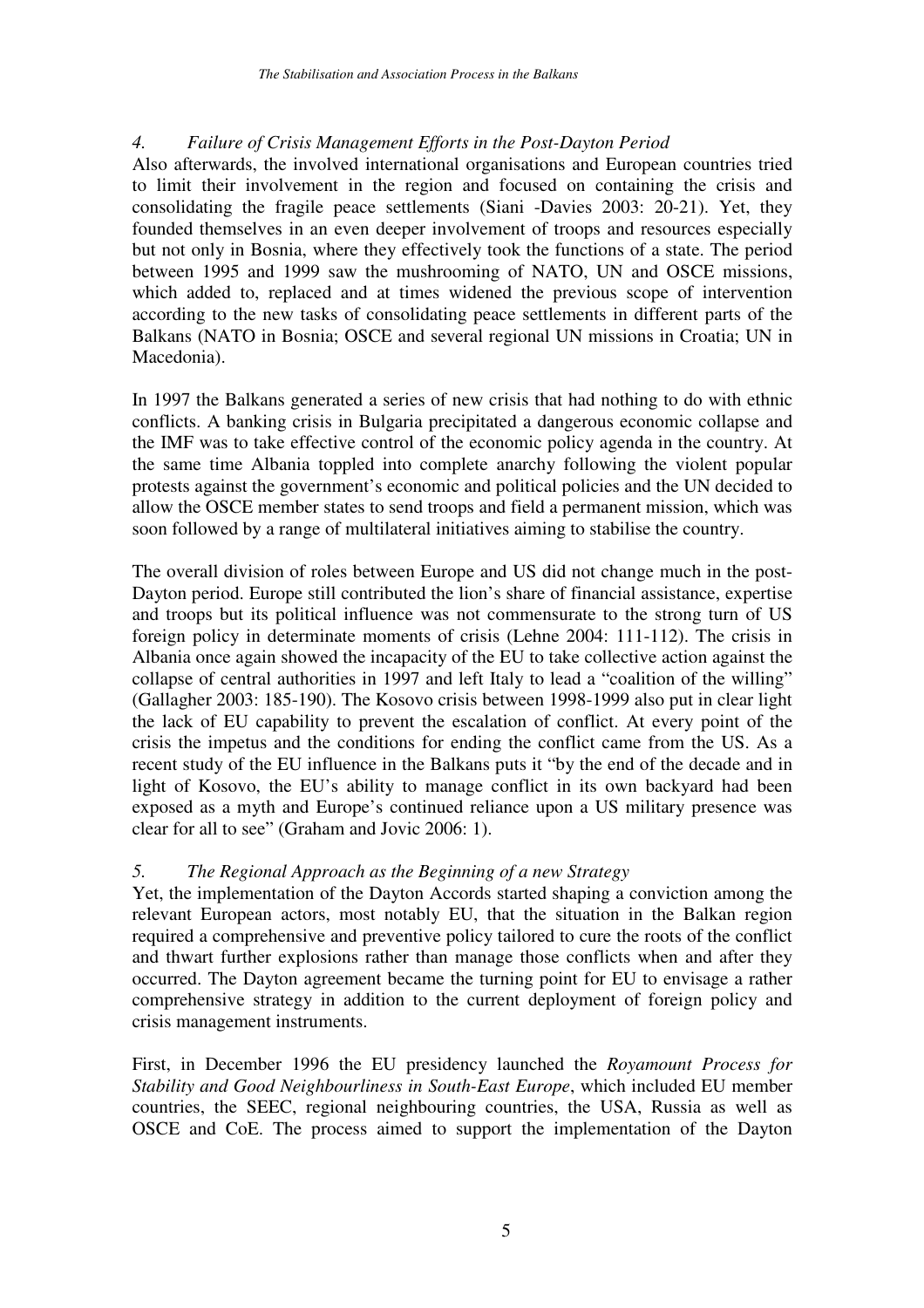agreement by promoting regional cooperation schemes and projects on good neighbourly relations.

Second, in February 1997 the EU presented a new strategy towards all the countries of former Yugoslavia, which had a stake in the realisation of the Dayton agreement (Pippan 2004: 221-224). The Council conclusions introduced the principle of political conditionality as the basis of advancing its relations with the countries of former Yugoslavia. Accordingly, the contractual relations with the former Yugoslavia were to depend on "the willingness of the countries concerned to work towards consolidating [] democratic principles" (quoted in Pippan 2004: 222).

Third, in April 1997 the EU General Affairs Council moved to clarify further the terms of a new *Regional Approach* comprising all SEE countries with which the EU did not have any association agreements. Since Romania and Bulgaria had already signed Association agreements with the EU, the regional approach was from the outset confined only to the states of the former Yugoslavia (apart from Slovenia) and Albania. These states were to form a new political category, "the Western Balkans" (Barlett and Samardzija 2000: 253-254). The Regional Approach confirmed the application of conditionality linking any advancement of bilateral relations to democratic conditions such as respect for democratic principles, human rights, and the rule of law; protection of minorities; market economy reforms; and regional cooperation (Pippan 2004: 224- 225). In return, the EU promised (1) financial assistance, (2) unilateral trade preferences and (3) enhanced cooperation agreements. Each of those was related to different degrees of conditionality with the lowest conditions pertaining to unilateral trade preferences and the highest to contractual relations. The new approach also differentiated between regional and bilateral conditions aiming to solve a potential contradiction between an individual country's achievements and a coherent strategy towards the whole region. The EU, thus, outlined the contours of a new strategy in the Balkans, comprising the application of conditionality, the use of various rewards and a common regional policy.

In this occasion, the EU operationalised in great detail what were merely broad conditions - democracy, human rights and market reforms. 2 The combination of regional and country specific conditionality inevitably added to this exceptionally long list of requirement in the Balkans. Overall, the frame of expansive, graduated and detailed conditionality in the EU relations with the Western Balkans was rather

<sup>2</sup> The EU Council identified the following components of conditionality: 1) *Democratic principles*representative government and accountable executive; government and public authorities to act in a manner consistent with the constitution and the law; separation of powers between government's administration and judiciary; free and fair elections at reasonable intervals by secret ballot. 2) *Human rights, rule of law* –freedom of expression including independent media; right of assembly and demonstration; right of association; right to privacy, family, home and correspondence; right to property; effective means to redress against administrative decision; access top courts and right to fair trial; equality before the law and equal protection by the law; freedom from degrading treatment and arbitrary arrest. 3) *Respect and protection of minorities* –right to establish and maintain their own educational, cultural and regional institutions; organizations or associations adequate opportunities for minorities to use their own language before courts and public authorities and displaced persons returning to areas where they represent an ethnic minority. 4) *Market economy reforms* – macroeconomic institutions and policies necessary to ensure a stable legal and regulatory framework; de-monopolisation and privatisation of stateowned or socially owned enterprises; establishment of a competitive and prudently managed banking sector (European Council 1997: annex 1).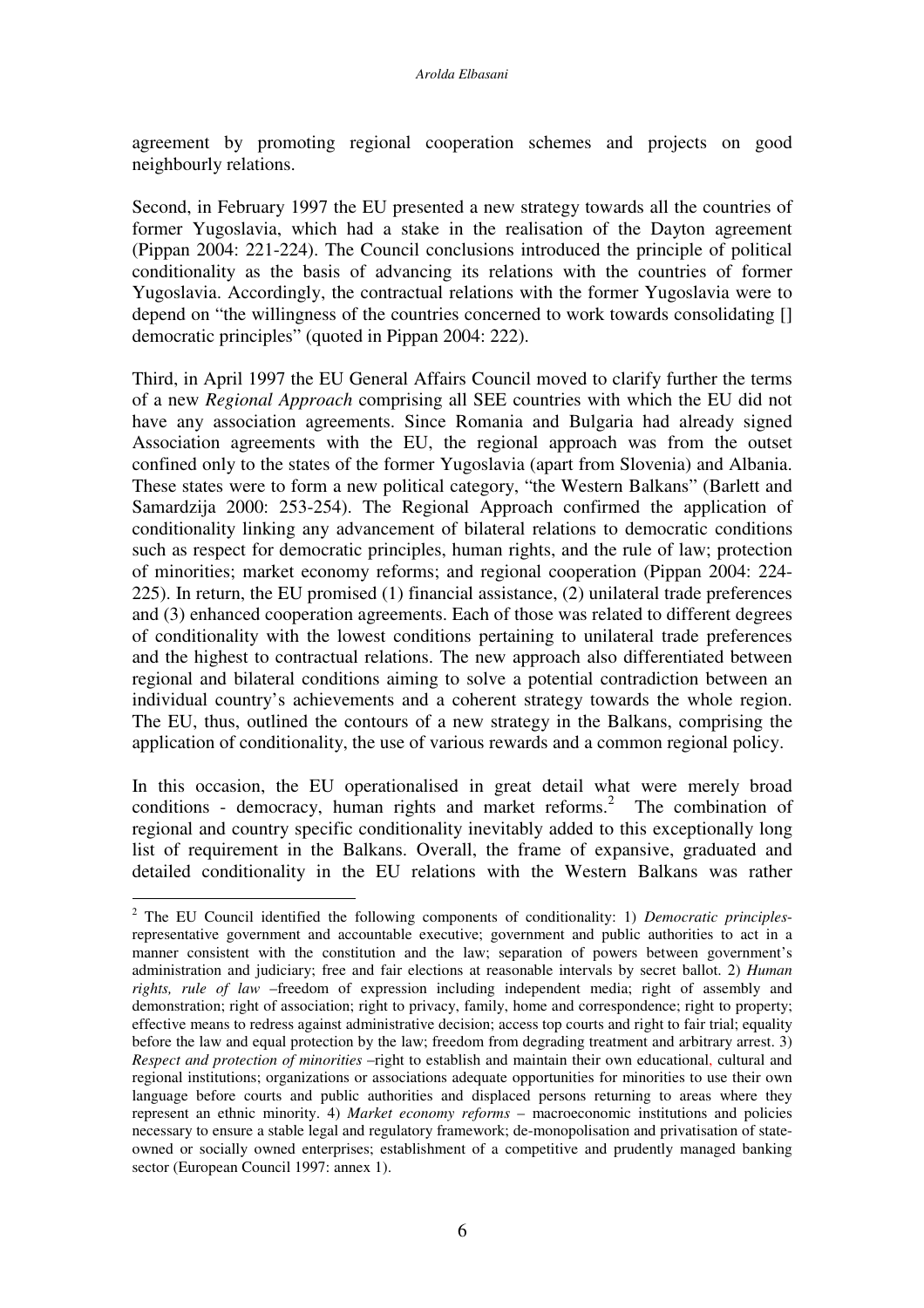exceptional compared to conditionality that the EU applied in its relations with other CEEC. This exceptionally detailed conditionality could make it all the more difficult for promised relations to come through. Yet, the most crucial difference between the EU parallel but distinctive strategies in WB and CEEC was that the former did not entail any explicit prospective of membership. Under the regional approach, the EU relations with the Balkans were instead marked by "negative conditionality", be it in the form of limited contractual relations, exclusions from the Association agreements and in the case of Serbia outright sanction (Anastasakis and Bechev 2003: 7). Turkes and Goksoz similarly suggest that the Regional Approach outlined a different mode of relation with the Balkans:

"The manner in which conditionality applied in the case of the Western Balkans clarified the contours of a distinctly different mode of relations that the EU would maintain with the region: there was no prospect for rapid membership but the countries meeting the conditions were to be rewarded with trade concessions, financial assistance and economic cooperation on the part of the EU." (2006: 676)

#### **II. A Comprehensive Strategy of Conflict Prevention: The SP**

The intensification of the Kosovo crisis in the period 1998-1999 created another regional crisis in terms of refugee flows, economic disruption, additional destruction of infrastructure and another feasible risk of humanitarian disaster. It further risked destroying the fragile peace settlements in the neighbouring countries. It all showed in open light the danger that the Balkans' posed to the general EU stability and that the EU policies did not suffice to draw the region to a path of sustainable peace and transformation. As the German Foreign Minister at the time, Fischer, would put it: "If the awful conflict in Kosovo had brought something good with it, it is that we understand our belonging together far better" (quoted in Friis and Murphy 2000: 779). All in all, the Kosovo crisis prompted a re- thinking on the part of the EU of new strategies that could break the cycles of crisis. On the part of the wider international community, it strengthened a common political stance for coordinated and comprehensive action in the region (Chandler 2003: 5)

Initially, the EU German presidency championed the idea of the Stability Pact, which gained approval at the General Affairs Council of May 1999. The project was officially presented at an international meeting in Cologne and was launched at the international Summit of Sarajevo in July 1999. The pact followed and built on a number of international initiatives taken between March and June 1999 to push forwards a more integrated approach to the region (Friis and Murphy 2000; Bartlett and Samardzija 2000; Phinnemore and Siani-Davies 2003). Yet, the pact was announced as a novel and comprehensive "conflict prevention policy" aimed at addressing the roots of the conflict through promoting "peace, democracy, respect for human rights and economic prosperity" in the whole region (Stability Pact). The pact promised to be a breakthrough to both the interventions of the 19<sup>th</sup> century and the policy failures of the 1990s. Many analogies were made with the post-1945 Marshall Plan, to the extent that the Pact envisaged massive economic recovery and eventual integration in European Structures (Gligorov 2001:15).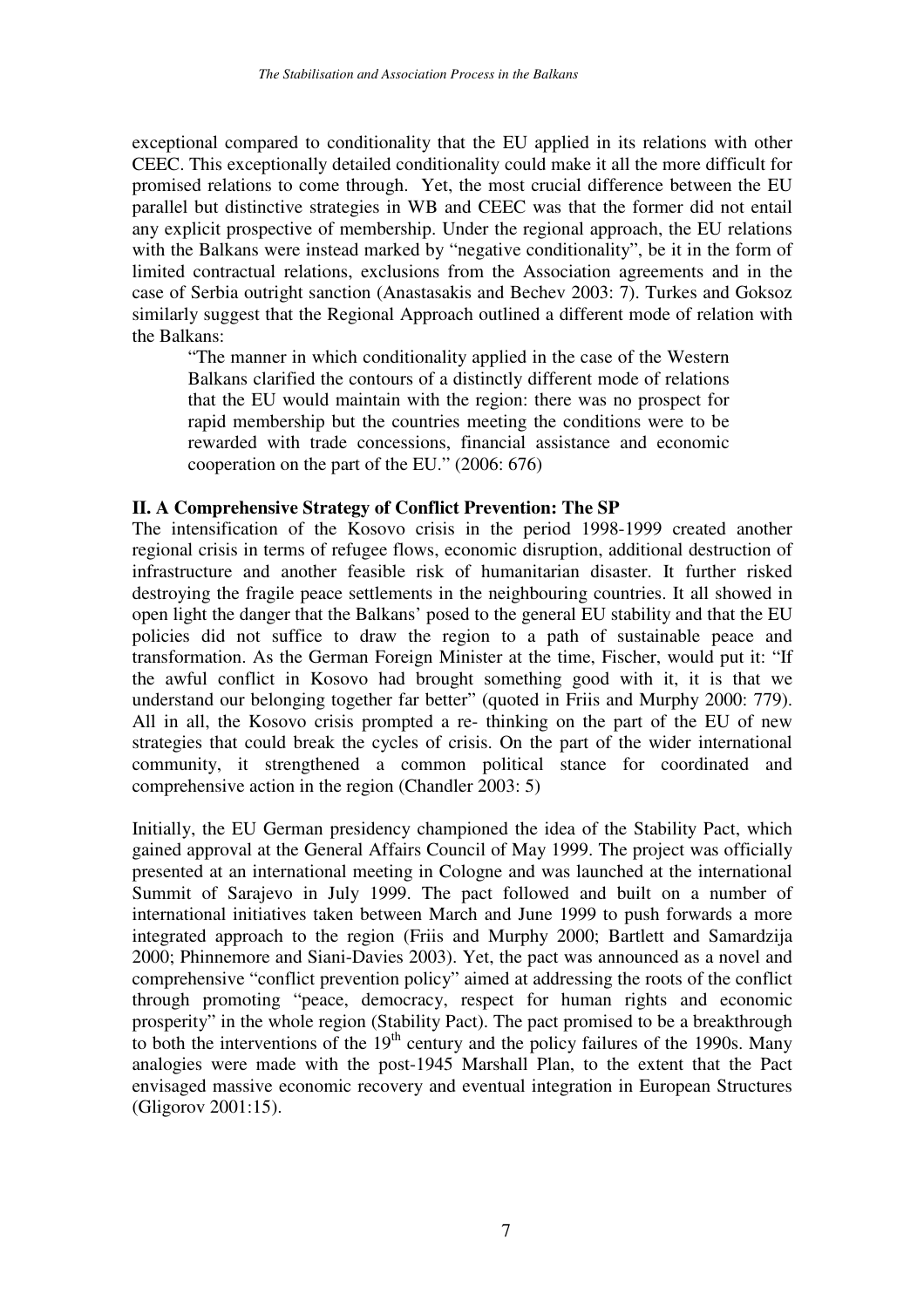Although it was initiated as part of the EU Common Foreign and Security Policy, the Pact as endorsed in the Sarajevo Summit, was a multilateral venture including: the beneficiary countries in SEE; neighbouring countries; members of the EU; non-EU members of G-8; a host of international organisations -EU, UN, OSCE, CoE, UNCHR, NATO, OECD; International Financial Institutions –IMF, WB, EIB, EBRD and a set of regional initiatives created that far (Bartlett and Samardzija 2000: 252). The SP set out a division of responsibilities between the major organisations. The CoE was given responsibility for the promotion of democratisation and human rights. The UNHCR was to become the lead organisation in refugee questions. NATO was to take care of regional security. The OSCE was the main organisation in charge of its implementation. IFIs were to take care of a coherent international assistance strategy. Other intraregional cooperation incentives were also invited to contribute. The pact was thus perceived as "a platform for international cooperation [including] a political commitment by the participating partners to engage in a process of promoting stability and growth in SEE" (Pippan 2004: 227). Although it was politically significant to show the international actors' long-term commitment to the region, the Pact has hardly evolved into a common project autonomous of donors' self-interested priorities (Gligorov 2001:1 7) or of real cooperation structures between the many involved actors (Welfens 2001: 197-115).

Yet, more important than the SP itself was the EU initiative to lead the international policy shift in the Balkans. European integration was to become the key word of this general international, and especially EU policy shift. The breaking point of the new policy was the inclusion of the promise of future EU membership for all target countries. The Council decision on Stability Pact, for the first time, declared its willingness to draw the countries of the region closer to the perspective of full integration into EU structures through a new kind of contractual relationship offering a perspective of membership. In line with its previous enlargement policies, the council made sure to reaffirm that the membership perspective would depend on the criteria outlined in both the treaty of Amsterdam and the Copenhagen (Pippan 2004:227). Accordingly, the prospect of full membership was to be the most promising way to achieve lasting peace and stability in the region. As underlined by a Macedonian official "the SP would not have had any value in itself if it did not contain a membership perspective" (quoted in Friis and Murphy 2000: 770).

## *1. The Road to Integration: The Stabilisation and Association Process*

The EU main contribution to the SP was the drafting of an enlargement framework tailored to the WB - the so-called SAP. As inherent in its name, the SAP has the dual objective to promote (1) regional stability and cooperation and (2) EU integration including eventual membership. The idea of fostering cooperation between SEEC themselves and between them and their neighbours was clearly built upon the previous Regional Approach. The other idea of opening up the possibility of EU membership and enforcing conditionality was borrowed from the EU enlargement in CEEC where it had arguably proved to be an important motor of reforms (Friis and Murphy 2000: 778).

The SAP and its goals were subsequently endorsed step by step in several occasions (Pippan 2004: 227-229). The Council meeting of Lisbon held in March 2000 reiterated that the SAP would be " the centrepiece of [EU] policy in the Balkans". The Council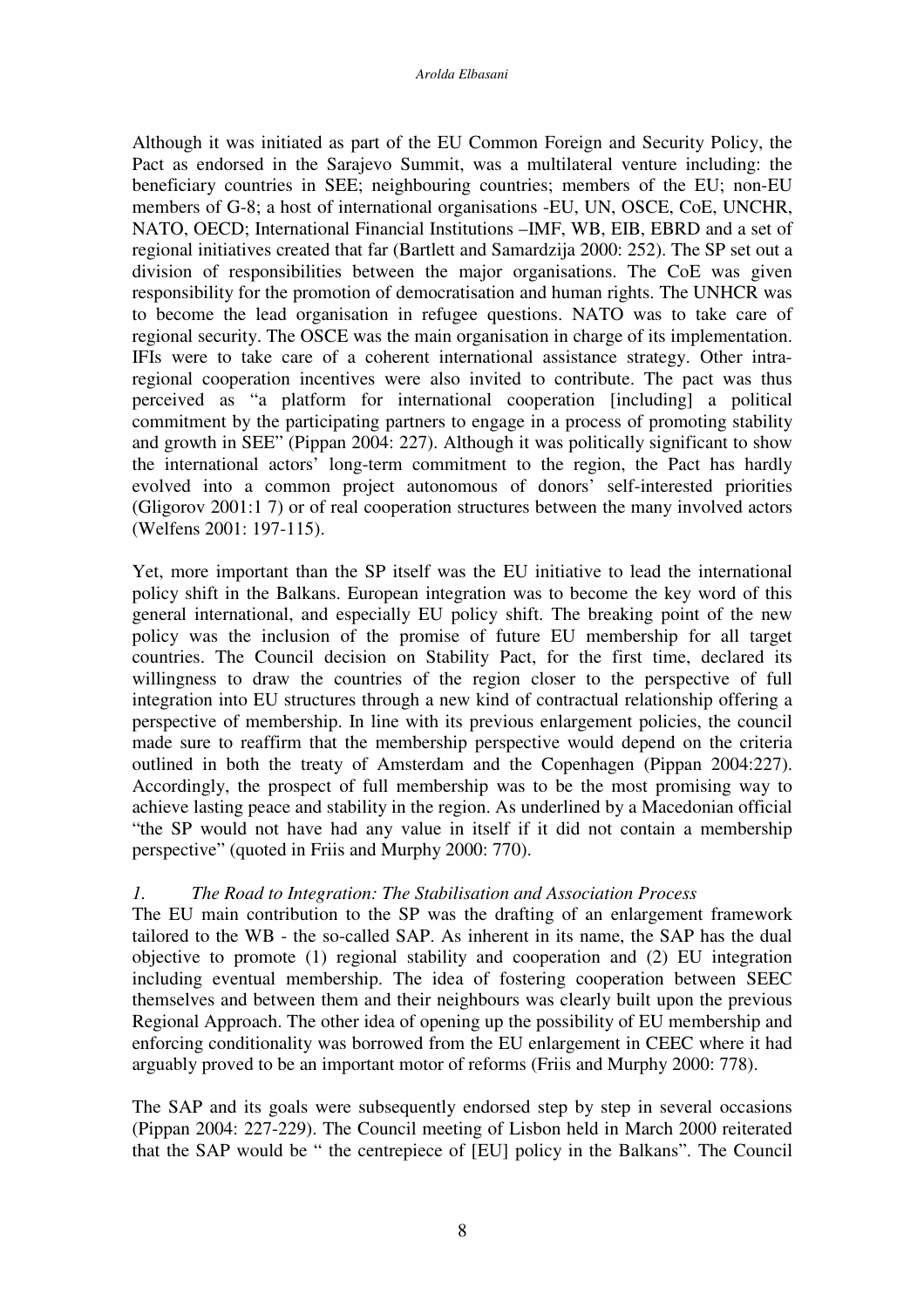meeting of Santa Maria De Fiera strengthened this commitment conferring on the WB countries, the status of "potential candidates for membership". The SAP was then, formally endorsed at a high-level meeting held in Zagreb in November 2000 and comprising both SEE government and EU member states, which agreed that "conditionality [was to be] the cement of the process" (European Council 2001).

The new strategy consisted of a comprehensive policy framework to ensure European integration through a range of instruments:

- Furthering economic and trade relations with and within the region
- Development and partial redirection of existing economic and financial assistance
- Increased assistance for democratisation, civil society, education and institutionbuilding
- Cooperation in the area of justice and home affairs
- Development of political dialogue also at the regional level
- Negotiation of Stabilisation and Association Agreements (SAA) (European Commission 1999)

The instruments covered by the SAP were open to all countries in the region. Their availability, however, was directly linked to a country's compliance with the general and country specific conditions.

## 2. *Autonomous Trade Preferences*

In its Lisbon meeting held in March 2000, the European Council first established that any association agreements with the WB countries should be preceded by asymmetrical trade liberalisation with the respective country countries (Pippan 2004: 230-231). A few months later, in September 2000, the council adopted duty and quota free access to the EU market for nearly all industrial products and most agricultural products coming from the WB. The package of autonomous trade preferences was further improved in November 2000. By October 2000 the regulation on autonomous trade preferences had progressively covered all WB countries. The EU figures suggested that, by this time, 80% of the exports from WB were entering duty –free to the Union, whereas trade concessions mounted to around 100,000 euros (Phinnemore and Siani-Davies 2003: 182).

The conditions attached to the preferential trade agreements consisted of the same requirements set up by the 1997 European Council conclusions with respect to the granting of autonomous trade preferences. If placed in the graduated scale of conditionality they mounted to the lowest degree of conditionality in terms of both requirements and reinforcement measures. That was probably meant to say, that the EU was anyway intent to strengthen the trade relations with and within the Balkan countries.

## *3. New Assistance Program and Priorities*

In the light of its new strategy, the EU also modified its assistance program for the WB. In December 2000, the Council adopted a new legal framework on the Community Assistance for Reconstruction Development and Stabilisation (CARDS) to regulate assistance in WB (European Council 2000b). The drafting of the regulation was followed by separate country's strategies and a common regional strategy 2002-2006,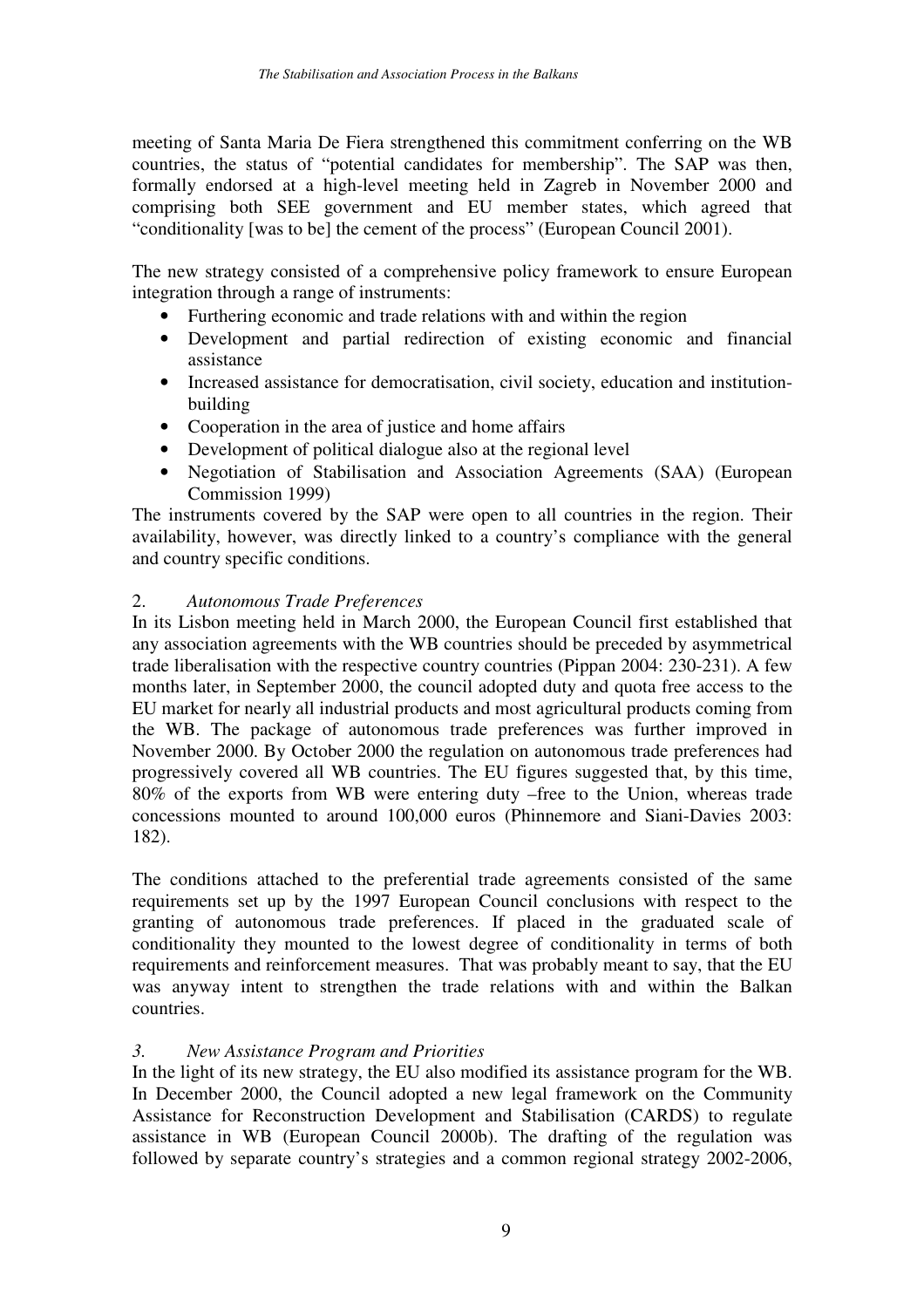drawn in collaboration with target countries, EU member states and other donors. The country strategies, in line with the general EU strategic shift, emphasised key SAP priorities -essential reconstruction, institutional capacity building, and implementation of the acquis and entrenchment of the rule of law.

CARDS assistance was similarly attached explicit and exceptionally broad conditions. It included Copenhagen criteria on respect for the principles of democracy, the rule of law, human and minority rights and fundamental freedoms as well as conditions defined by the Council Conclusions of 1997 which asked recipients to carry out democratic, economic and institutional reforms. This combination, seemingly reflected "one of the most comprehensive conditionality clauses ever embodied in a community legal instrument regulating external assistance" (Pippan 2004: 232).

## *4. New Contractual Relations –the Stabilisation and Association Agreements*

The process of integration for each Balkan country is mostly defined around the stages of negotiating and implementing a new type of contractual relations, SAAs. As such, the new agreements became the most important instrument of the SAP.

Initially, the commission elaborates a feasibility study seeking to assess whether the respective country is ready to enter into negotiations for an SAA agreement. If the Council deems that the respective country has made sufficient progress, it requires the commission to prepare SAA formal negotiating directives. If adopted by the Council, the negotiations are conducted by the Commission in consultation with a special Committee including members of the EU Council, the Commission and the partner government. Following the negotiation of its chapters, the agreement must be signed and ratified by each member state, the European Parliament as well as the respective country structures; When concluded, SAAs include a timetable for realising the established association -this is 10 years for Albania and Macedonia and only 6 years for Croatia. The implementation of those agreements is expected to lead the country towards full membership.

The SAA structure, content and procedures of negotiations are very similar to the European agreements, which have been concluded with the candidate countries of CEEC (Phinnemore and Siani Davies 2003: 184-185). In addition, both aim to create a formal association over the period, which is necessary for a country to adopt the core standards and rules agreed at the EU level. According to the EU, the SAAs "provide the formal mechanisms and the agreed benchmarks, which allow the EU to work with each country to bring them closer to the standards which apply in the EU" (European Council 2001:5).

Being the most important SAP instrument and a highly regarded relation, the SAAs are also associated with the fulfilment of stringiest political criteria, which increase parallel to the advancement of the SAA up to its implementation. The EU Council made clear that it would initiate SAA negotiations with a country only if it met convincingly the relevant conditions, set out in the council conclusions of April 1997 (European Commission 2000). Further on, all the SAAs concluded so far contain similar provisions confirming that the conclusion and the implementation of the agreement "comes within the framework of the Council conclusions of April 1997" and on the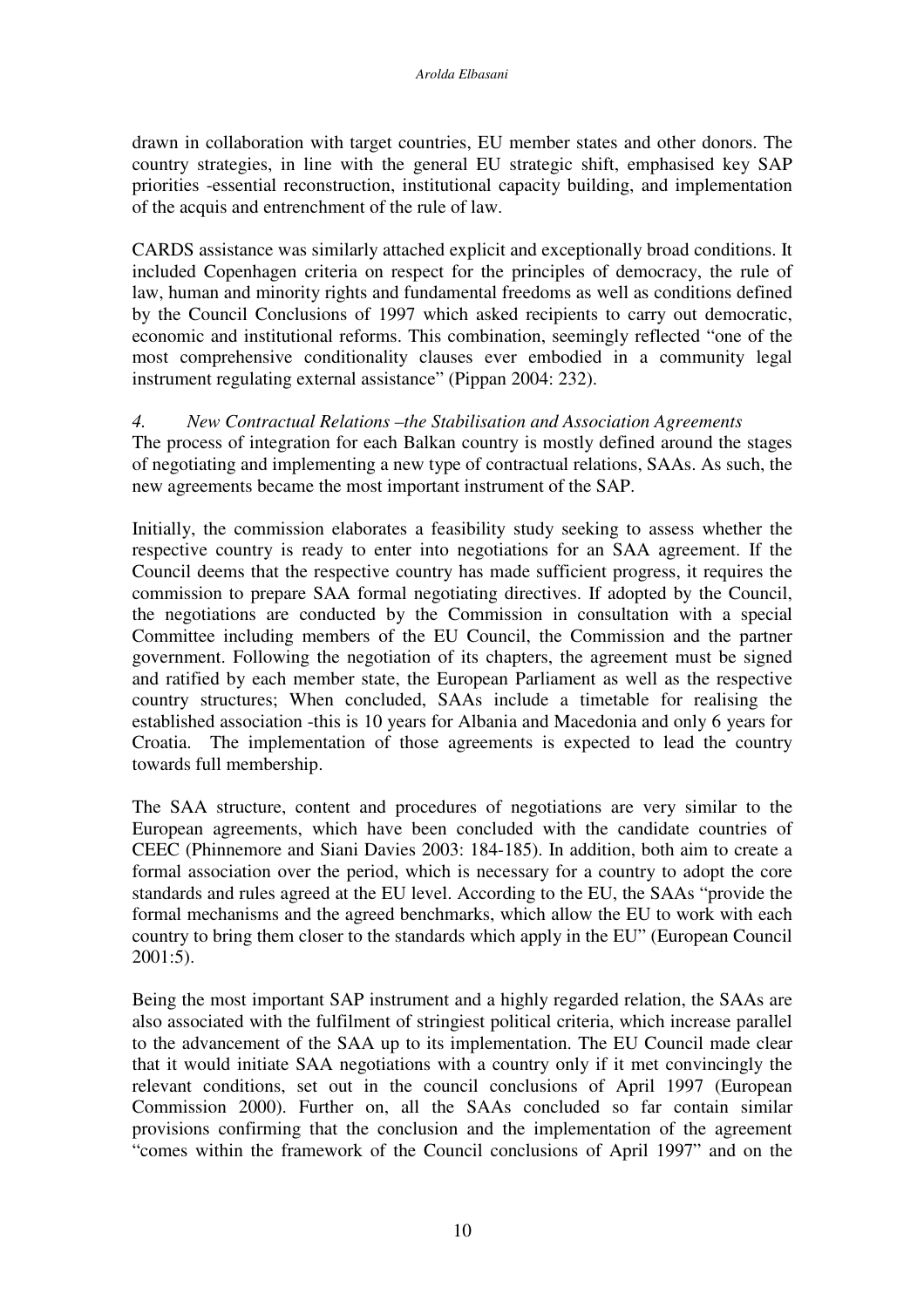basis of individual merits of the respective SAP partner (Article 3 of SAA). It suggests that the country concerned remains under the scrutiny of the EU conditionality also during the process of SAA implementation, regardless of formal and alleged adherence to EU conditions at the time of concluding the agreement. Finally, the SAA preambles contain an extensive list of principles, to which both parties are committed, to and whose violation trigger the suspension or termination of the agreement –democracy, free market, free trade, the rule of law, respect for the rights of minorities, and the provisions of the UN charter, the OSCE and the Charter of Paris for a new Europe.

The final recital of the SAAs ascertains that the country concerned is a potential candidate on the basis of the Treaty of the EU, country's fulfilment of the criteria defined by the European Council of June 1993 and the successful implementation of the Agreement. It suggests that the Copenhagen criteria continue to be a decisive benchmark for the EU assessment of an associated country, but the successful implementation of SAAs sets additional prerequisites for membership. Given that the implementation of the agreement is related to extra conditions, the EU conditionality in the Balkans becomes exceptionally broad when compared to the framework of enlargement in the CEEC.

## *5. Reviewing and Monitoring Mechanisms*

In addition to linking all its instruments to a range of graduated criteria, the EU has elaborated a special review mechanism to monitor the general political and economic situation as much as achievement of SAA obligations in a systematic and coherent fashion (European Council 2001). The review mechanisms consist of (1) Commission's annual reports assessing separately each partner state; (2) Commission's common annual report on all SAP countries; (3) Council's annual review based on Commission reports. The Commission's assessment, much alike in the case of CEEC, is based on information drawn from its own delegations, the embassies of the EU member states, reports of other international organisation and independent agencies.

If the annual assessments serve to guide the countries through the extensive requirements of EU conditionality, the European Partnerships (EP), adopted annually since June 2003, aim to set clearer benchmarks by identifying short and medium term priorities (European Council 2003). The partnerships drafted for each country undertake to clarify which of the SAP requirements are of particular importance for the further rapprochement with the EU, in the light of a country's current state of reforms. The target states are expected to respond by drawing a national plan on the implementation of the priorities, while also identifying the human and financial resources needed and concrete timetables for addressing each of the priorities. They, thus, serve as a checklist against which to measure progress in all the fields covered by the SAP conditionality.

In case of negative assessment the Council might apply appropriate measures as provided for in the preferential trade regime, CARDS regulation or SAA provisions. The conditionality principle attached to all SAP instruments enable the EU to exert pressure in case of violation of the described democratic criteria or withdraw the availability of the offers altogether. However, EU has seemingly proved to prefer the anticipatory effects of the conditionality in combination with the incentives offered in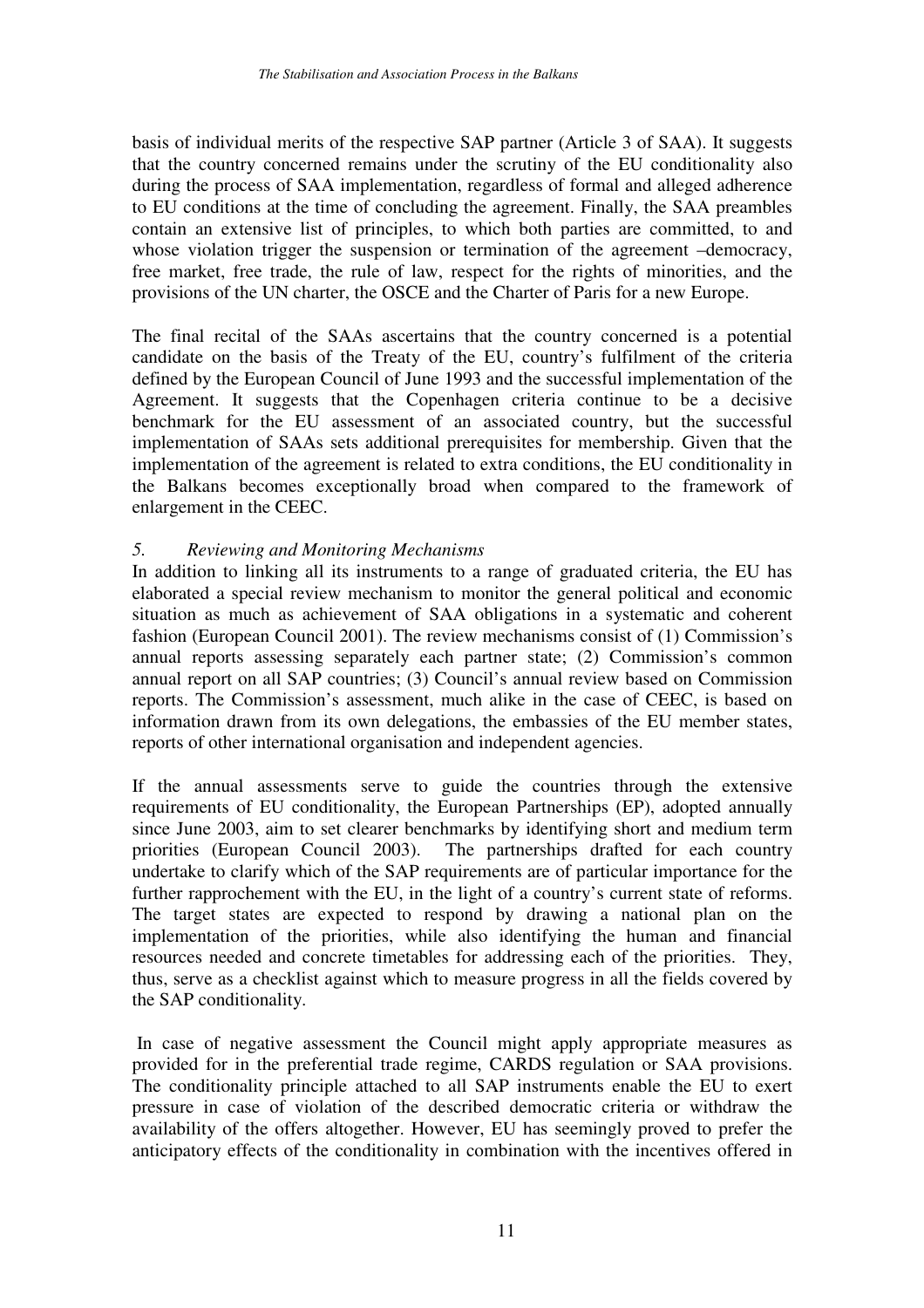case of compliance rather than the negative measures taken after the violation of relevant criteria (Pippan 2004: 240). As such a country is sure to profit from the various SAP instruments and advance to membership if demonstrating compliance with the EU conditions, but it will hardly suffer any punishment beyond the withdrawal of the promised rewards in case of non-compliance.

#### **III. The Features of SAP and its Transformative Power in the Balkans**

The SAP altogether reflects the EU fundamental shift of strategy towards the Balkans. It provides the mechanisms for integrating countries in the region in the EU structures in a similar fashion to the enlargement framework adopted in CEEC. The SAP, thus, provides a framework of enlargement under the assumption that it will push the initialled transformation in the right direction, just as it has done in the other postcommunist countries. The EU integration perspective has in fact turned into the Archimedean point of the process of change, providing a real perspective of breaking past patterns of instability, conflict and underdevelopment. Yet, the SAP framework differs in several aspects from the previous enlargement framework in the CEEC. In this part, we well outline the main features of SAP, which depart from the previous enlargement framework and analyse whether and how it might impact the transformative power of the SAP and the potential for change in the region.

#### *1. The Stabilisation and Association Agenda*

One of the distinguishing features of the EU strategy in the Balkans is the loaded agenda comprising two different objectives –stabilisation and association. This double objective of both stabilisation and association gives life to different agendas. The SP prioritises regional cooperation as a stabilising remedy for the regional conflicts. The SAP, on the other hand, prioritises the power of bilateral conditionality and identifies regional cooperation as an auxiliary mechanism aimed to ensure regional stability (Phinnemore and Siani-Davies 2003: 178-181). The regional component in both agendas, thus, assumes that the Balkan countries share a set of common problems that need regional solutions. Moreover, regional cooperation is advocated as the only means to build long -term stability in the region, which comes first in the hierarchy of EU objectives.

The regional component of SAP was built on the previous regional process, but it put new emphasis on intra-regional cooperation (Bartlett and Samardzija 2000: 246). The official announcing of SAP emphasised that, " the existing approach must be enhanced to avoid the risks of concentrating solely on a policy of selective bilateralism to the detriment of a truly regional strategy" (European Commission 1999). In this spirit, the Commission proposed concrete policies to foster intra-regional cooperation -the creation of free trade area or areas, mutual trade preferences and even custom's unions among the countries. Cooperation as focused on economic sectors, reflected a wellacknowledged principle in EU that economic cooperation should precede political cooperation and long-term stability. Indeed, the commission put forward that the development of cooperation between states was to be " a prerequisite for the establishment of closer links with the EU and for assistance" (ibid). Consequently, regional cooperation among Balkan states was to be an additional requirement to advance their integration on an individual bases, in EU structures.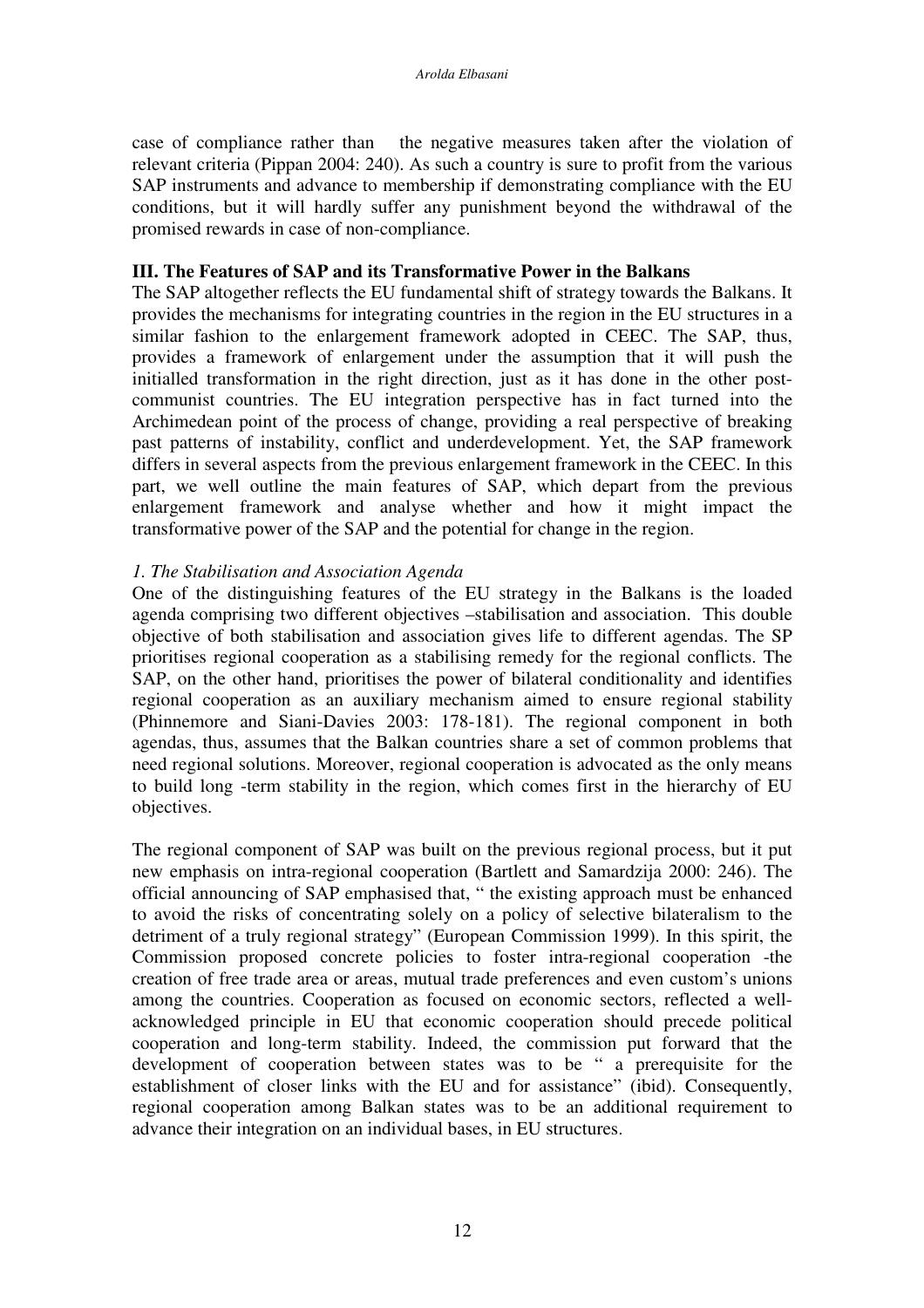The emphasis on regional cooperation distinguished SAAs from the previous European Agreements (EAs) since only the first aim to foster regional cooperation in all the fields they cover. David Phinnemore has clearly shown how SAA's explicit conditionality regarding regional cooperation is a novelty in the EU practice (Phinnemore 2003: 85- 89). Even before entering contractual relations, Balkan states are expected to show a "proven readiness" to establish good neighbourhood relations in order to open negotiations for an SAA. The conclusion of the SAAs is conditioned by the achievement of "cooperation and good neighbourly relations" with other Balkan countries (article 4). The SAAs also include a specific title on regional cooperation, which prescribes exactly what is expected from the signatories. Accordingly, one year after signing the agreement, the signatory countries must open negotiations for conventions on regional cooperation, which must be concluded within two years after the SAA enters into force. As such, Balkan countries prospect of membership are clearly linked to the pursuit of regional cooperation. In its first report, the Commission noted, in bold, that "integration with the EU is only possible if future members can demonstrate that they are willing and able to interact with their neighbours as EU member states do" (European Commission 2002). The regional cooperation component is also inserted as an element of the EU assistance. Around 10 % of CARDS assistance is directed towards the regional component.

#### *2. Implications of SAP: Loaded Agenda and Conflicting Objectives?*

The EU regional conditions put an additional load on the association process, although it advances at a bilateral basis. In other words, the Balkan countries have to comply with additional conditionalities, which might load and delay the association process. In addition, the link between regional stabilisation and bilateral integration as established in SAP might be rather conflictual (Bartlett and Samardzija 2000). The bilateral approach, whereas each country proceeds according to its own pace of progress, encourages differentiation along each country's capacity to reform and hence, goes against the promotion of regional dimension. In fact the negotiation of SAAs with Macedonia (2001), Croatia (2001) and Albania (2005) have raised the issue of how a country's progress of contractual relations can be reconciled with the record of regional cooperation. Even if in the Balkans context, they are seen as complementary to each other, those diverse agendas often reflect tension and contradictions. As Kempe and Meurs put it rather sceptically, "the inherent tension between these diverse EU agendas is becoming apparent and critical" (2003: 64).

At the EU level, the double strategy of stabilisation and association has meant a set of priorities and a jungle of conditionality that does not fair well for the clarity and determinacy of EU conditionality. Moreover, the EU sensitivity to security issues can well tip the balance towards stabilisation priorities. To quote Anastasakis and Bechev "the notions of Balkan Europeanization, modernisation, democratisation and institutional development have been completely subordinated to the issues of [ ] security" (2003:9)

Balkan countries, for their part, tend to regard regional schemes with suspicion. They are sceptical to the benefits they bring. WB is generally characterised by weak intraregional economic and political links. The recent conflicts have further damaged their already weak economic relations – Albania, Bulgaria and Romania each trade less than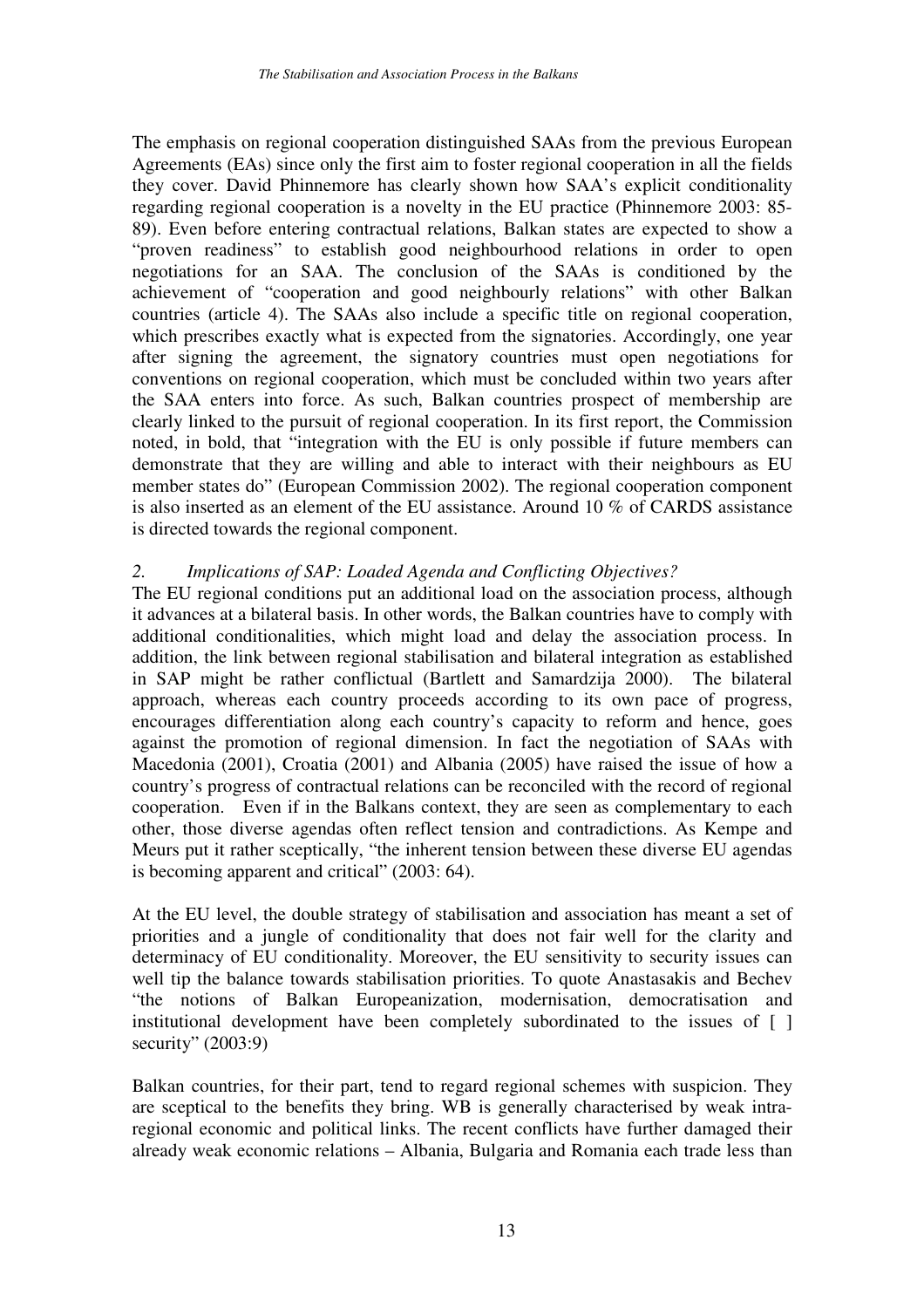10% of their total exports within the region, Croatia and Macedonia less that 20% and Yugoslavia less than 30% (Bartlett and Samardzija 2000: 246-249). Furthermore, given the priority awarded to the regional component, the Balkan countries are afraid it can turn into a substitute for European integration (Anastasakis and Bosisic: 2002). The regional cooperation, therefore, has been widely perceived as an extra load to domestic reforms with no immediate economic or political returns.

The Thessalonica Summit held in 2003 has seemingly strengthened the association dimension of the EU policies in WB. The drafting of European Partnerships, which aim to guide a country towards accomplishing a set of country-specific priorities, to some extent address critiques on the EU extensive focus on regionalism at the expense of bilateral conditionality (Gligorov 2004: 5-6). The Summit strengthened the message that the negotiations would be individual and they would take as long as needed for each country to fulfil and implement the EU obligations separately. As stated in the final declaration between the EU and SAP partners, "each country would proceed towards membership on its own merits and at its own speed" (European Council 2004: 5). Yet, the regional component remains an important basket of the EU conditionality in the Balkans and given its direct relation to regional stability, it can always overload as much as obscure the enlargement agenda.

#### *3. The Weakness of Association – The Vague Promise of Membership*

As regards the promise of EU membership included in SAP, both the process of negotiation among EU member states and its final wording, show the EU hesitation to admit the SAP countries into its structures at least in the near and/or medium term future. Studies of SP negotiations have shown that the promise of membership was a major issue of contention among member countries (Friis and Murphy 2000: 772-773). Accordingly, several member states opposed to offering a firm perspective of membership to the Balkan countries on the basis that (1) it would overload the already difficult enlargement process in CEE and (2) the target countries in the Western Balkans faced a range of issues that set them apart from their CEE counterparts and hence could not be offered the same rewards.

Initially, the European Council avoided an explicit reference to the enlargement article of the Amsterdam treaty (article 49) and instead came up with a confusing promise to "draw the region closer to the perspective of full integration [ ] with a perspective of EU membership on the basis of Amsterdam Treaty and once the Copenhagen criteria have been met" ( European Council 1999c). The strength of commitment was arguably watered down in the course of drawing the SAP. The Commission's communication on SAP a few days later made no mention of membership, but a vague commitment to "drawing the region closer to the perspective of full integration into EU structures"(European Commission 1999). Only one year later, the Fiera Summit held in June 2000 rewarded the formal status of "potential candidates" to the Western Balkans, which is in itself a merely vague term (Phinnemore 2003: 98-102)

Moreover, the EU member countries still lacked consensus on the degree of commitment to be included in the SAA with Macedonia, in April 2001. The clause on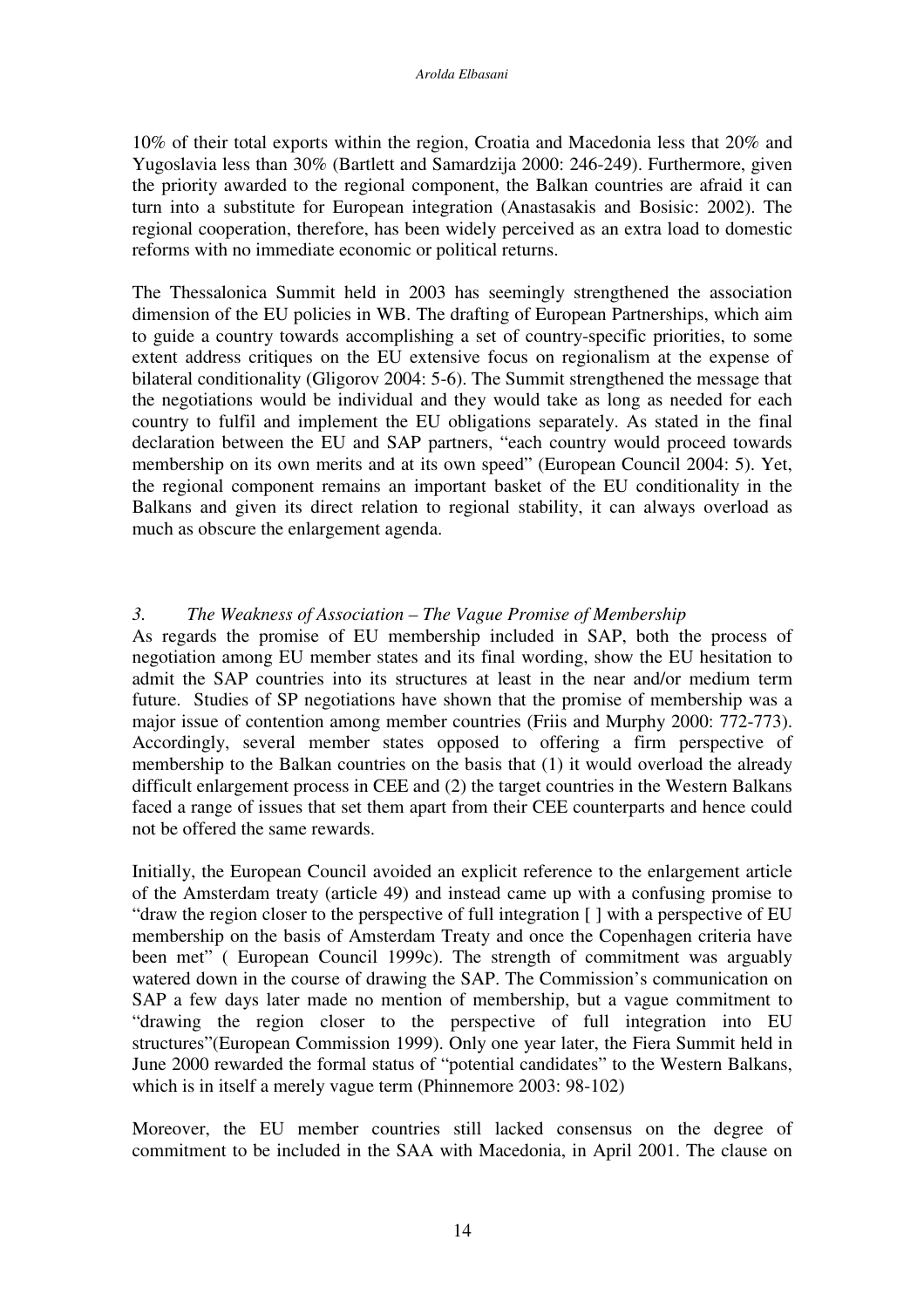future membership was left out of negotiations and was presented to the Macedonian delegation the night before the conclusion of the agreement. The agreement included a cautious wording on future membership - the signatory was to be a "potential candidate" depending on the fulfilment of EU conditions. The promise was in stark contrast to the promise included in the European agreements, which inserted that: "[the associates] ultimate objective is to accede to EU and that this association will help [it] to achieve this objective" (in Phinnemore 2003: 68). The vague wording confirmed the EU reluctance to offer to Balkan countries a firm commitment of membership, similar to the one offered to CEEC. This week commitment to membership makes the relation all the more asymmetrical as the SAP countries have to fulfil an exceptionally broad range of conditions while the EU seems to shy away from strengthening its commitment to membership.

The SAP seems to be equally ambiguous on the necessary steps for realising the end goal of membership (Gligorov 2004). The structural similarity between the SAAs and EAs implied that SAAs are an important means to achieve membership. However, whereas the EAs maintain that they will help achieve the goal of membership, this is not explicit in the case of SAAs. The EU does not clarify whether the last grouping makes a country eligible for or realise the goal of membership. The SAP documents, including SAAs themselves, are silent on how a country advances from "potential candidate" to "candidate" status and the stages that will lead WB to eventual membership. According to David Phinnemore, the ambiguous language reflects "the lack of consensus on what role the SAAs should play in realizing the membership perspective" (Phinnemore 2003: 100).

The Thessalonica Summit few years latter has clarified that the SAAs were to be the first and the last contractual agreements up to membership (European Council 2003c), thus avoiding any previous allusions that they would serve as intermediate steps towards some new EAs. The summit has also enriched the SAP with new instruments such as European Partnerships<sup>3</sup>, twining programs, and country's participation in community programs, which were all used during the pre-accession phase of enlargement in CEEC. It could be interpreted to say that the process of accession takes over immediately after the implementation of the SAAs. Still the SAP lacks those pre-accession tools that played an important role in preparing the Eastern European Countries for enlargement, most notably additional pre-accession funds (Gligorov 2004: 5). The adoption of a new Instrument for Pre-accession Assistance for the period 2007 - 2013, establishes that potential candidate countries will continue to receive assistance along the lines set out in CARDS regulation and they will not be eligible for additional assistance, not to speak about cohesion funds (ESI 2005). The EU also fails to specify what is the role of new pre-accession tools in a country's progress towards accession. In short, the SAP seemingly lacks specifying the intermediate rewards be it institutional or financial relations, which are tied to a structured, even if gradual, process of accession.

Not surprisingly, the countries of the region have not relied on the Sap mechanisms to realise the goal of membership. The most advanced countries in the region, Croatia and Macedonia, have applied for membership aiming to access faster the status of full

 $3$  In the initial proposal they were referred to as European Integration Partnerships, but reference to integration was dropped in the final proposal.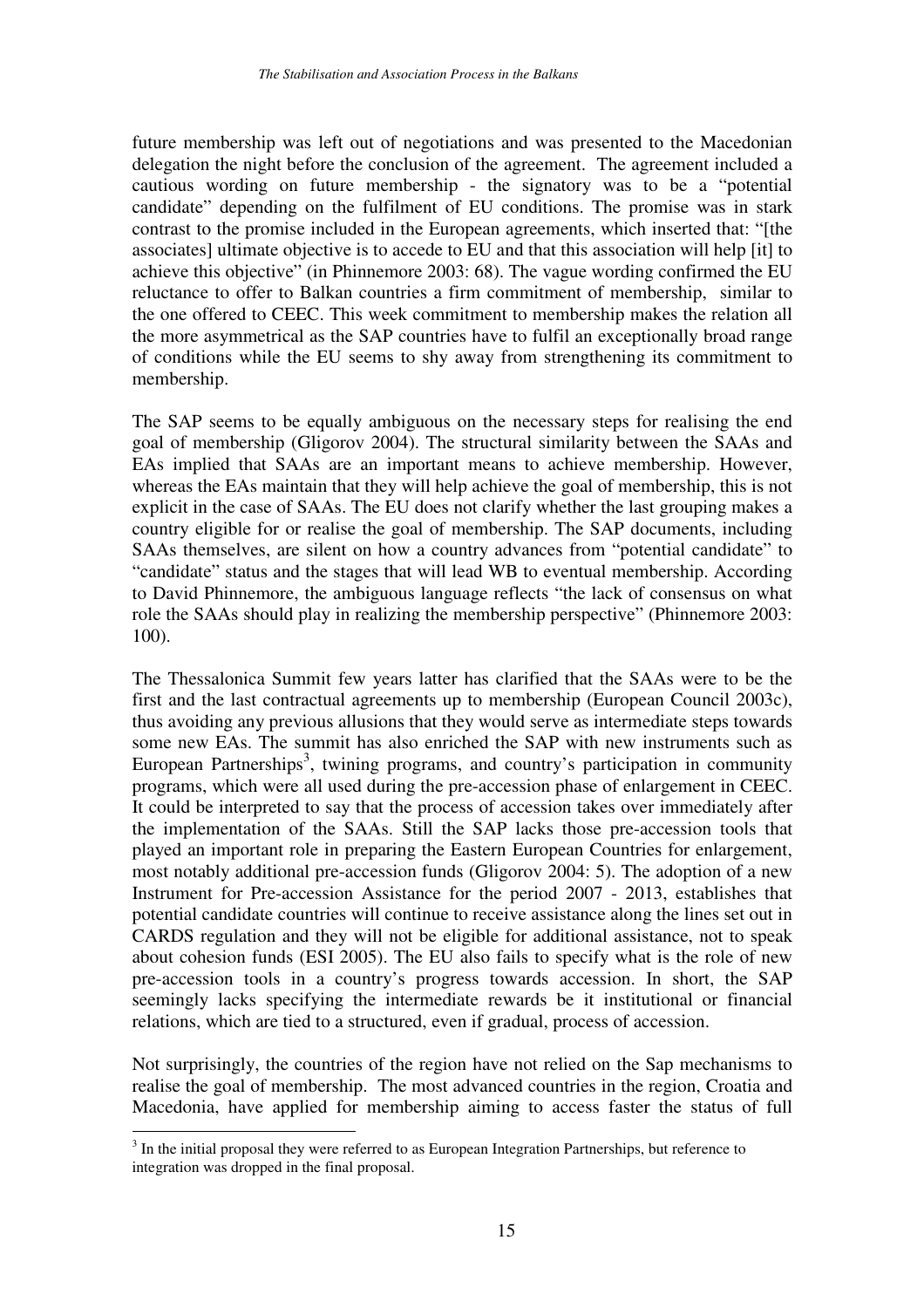candidate and gain pre-accession funds. The positive avis on the membership application for both Croatia (June 2004) and Macedonia (April 2005) have contributed to tie up the path to membership for WB. The process of strengthening the membership commitment might be seen as conforming to what Friis and Murphy has predicted: "this promise however vague and conditional can not be withdrawn. It will force the Union to increase its level of engagement within the region and to advance the ongoing enlargement process" (2000:784).

Yet, the level of EU engagement remains an indeterminate process that is clarified along the process and on the basis of the timely dynamics within the Balkans and the EU itself. As Gligorov puts it the EU strategy is one where "integration, association, neighbourhood and accession are used again and again, often with some ambiguity and confusion" (2004:5). More troubling in this context, are recurrent statements of some European heads of governments, which asked to alter or at least slow down any possible enlargement in the Balkans. The German Chancellor, Merkel, has publicly suggested a loose partnership option for the WB (Krasniqi and Beunderman 2006). France and Netherlands, in particular, have strongly pushed for measures against "uncontrolled enlargement" arguing that it was one of the reasons why their citizens voted down the constitutional Treaty. The French minister, Douste-Blazy was reported as having said "we can not act as if the people do not exist. [ ] We must not rush headalong into enlargement" (Beunderman 2006:11). Even, if the EU structures will succeed to keep a future enlargement to the Balkans on path, it can always be stalled and at best delayed by such resistance as long the process of integration is delineated in ambiguous terms.

## *4. The Implication of Weak Incentives*

The SAP commitment and mechanisms to integrate WB countries in EU structures suggests an undisputed qualitative shift compared to the previous approaches including the regional approach. Yet, the enlargement framework in the WB seem to be much looser than the enlargement process applied in CEEC in terms of a cautious promise of membership and indeterminate stages for its realisation. Although the EU has moved to clarify the Balkan countries road to membership, its engagement cannot be taken for granted to the extent it depends from many dynamics, especially EU general mood to enlargement (Phinnemore and Siani-Davies 2003: 187).

The issue of a possible enlargement in the Balkans is raised in a critical situation when the EU needs internal reforms to face the big bang of the challenging previous enlargement to 12 new countries. In this context, both the ability and the will of the EU to admit new member countries are an open question. The commission has reiterated in numerous occasions that it will honour the promise of membership given each country fulfils the necessary criteria. However, given the indeterminate nature of membership promise and the way to get to membership, even if strengthened along the process, the EU strategy in the Balkans lacks the strong push of a clearly set road to membership as developed during the previous wave of enlargement. Without similar institutional and financial engagement, the prospect of membership risks turning into a rhetorical exercise, where the EU pretends to offer membership while the countries of the region pretend to implement reforms.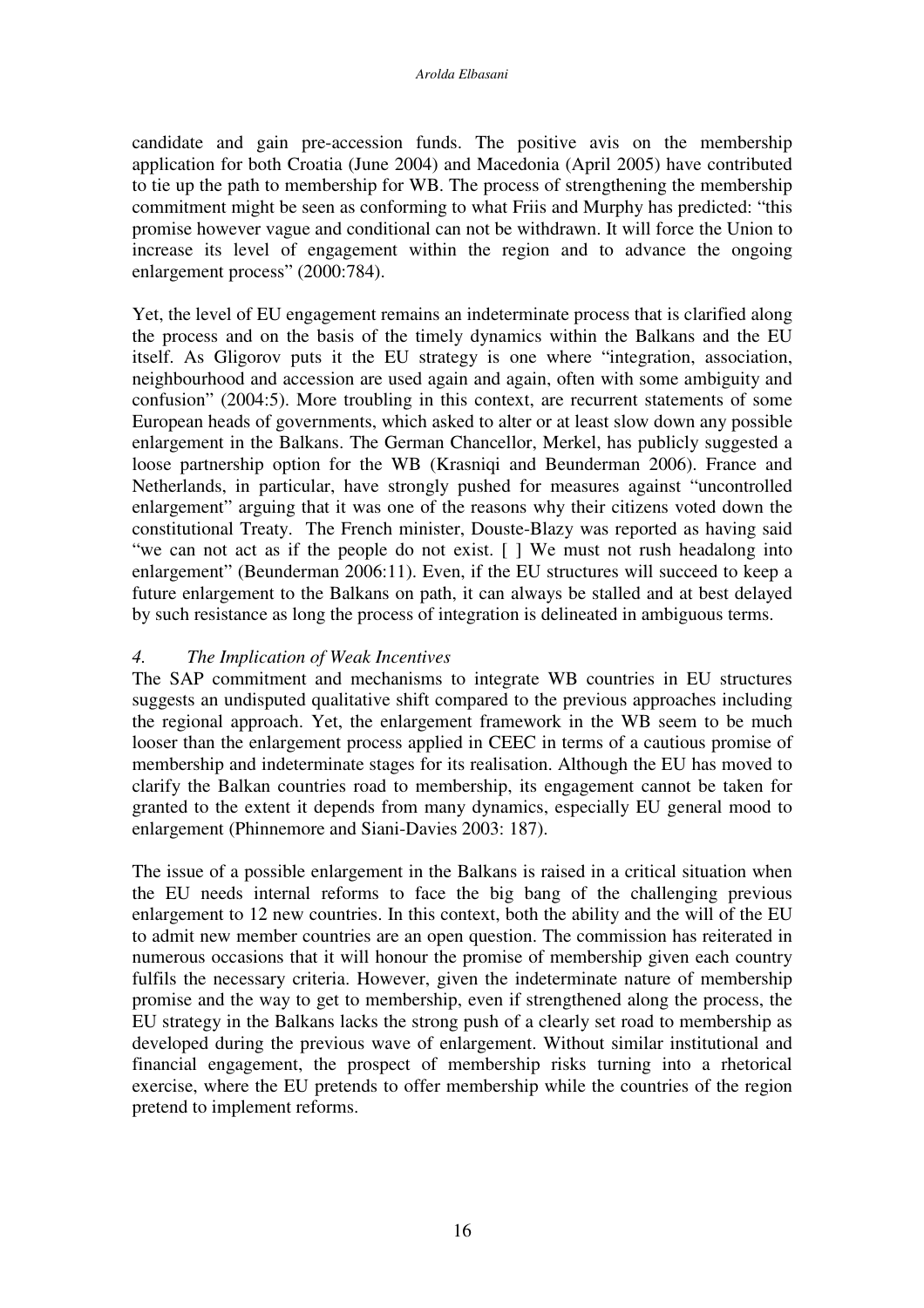Political elites in the Western Balkans –but also the large segments of the populationhave almost consensually embraced the goal of membership as the end of a long transition from instable neighbours to members of the club (Batt 2004:12). Nevertheless, compliance to the EU conditions is certainly costly and can be justified if elaborated in terms of an investment to membership. Otherwise the country elites are left with no strong incentives to fulfil the broad range of painful reforms. The ambiguity attached to the promise can only undermine the power of membership incentives. In fact, it could well risks to suspending Balkans in between the inclusive promise of integration and the exclusion that in the past has fostered conditions producing intervention.

#### **Conclusions**

This paper seeks to analyze the potential power of the more recent EU strategy in the Balkans –the Stabilization and Association Process- to foster transformation in the region. The paper analyses the instruments and features of SAP in relation to the previous approaches in the region as well as the enlargement framework adopted in CEECs.

The analysis of the range of post-Cold War interventions in the Balkans pointed to the EU failure to stop or even manage recurrent crisis in the region. While the Bosnian War was openly considered a black chapter of EU foreign policy, the use of additional instruments and even the drafting of a more comprehensive regional approach did not suffice to end up the circle of conflict, violence and not least economic disruptions in the region. The underlying assumption that motivated different forms of intervention in the Balkans' –its stability had direct consequences for wider European stability, but it remained a marginal area that had to be considered outside of European mainstreamtranslated into ad hoc measures, Western countries divisive attitudes and cumbersome coordination structures with little results to preventing the explosion of new fights.

The Kosovo War in 1998-1999 encouraged new thinking among European policy makers on how to alter their strategies in the region so as heel the very roots of the conflict. Consequently, the EU drafted a new comprehensive strategy, comprising the perspective of integrating all Balkan countries as full members, hoping that the process would push ahead transition reforms in the region, just as the previous process of enlargement had fostered post-communist reforms in CEEC. In fact, the SAP has borrowed most of its tools from the enlargement process in CEEC –trade preferences, assistance program, new contractual relations, extensive review and monitoring mechanisms and confirmed the principle of conditionality as the cement of the process. Yet, the SAP reflects the conviction that the Balkan countries faced different challenges and were to be treated under a particular frame of enlargement tailored to their particular situation.

The SAP innovates against the enlargement framework in CEEC in at least two dimensions. First, in the case of SAP, stabilisation comes first and association comes second in the hierarchy of EU objectives. The double agenda of stabilisation and association project has translated into a jungle of regional and bilateral conditionality to be met by each partner country. It has certainly overloaded the EU conditionality in the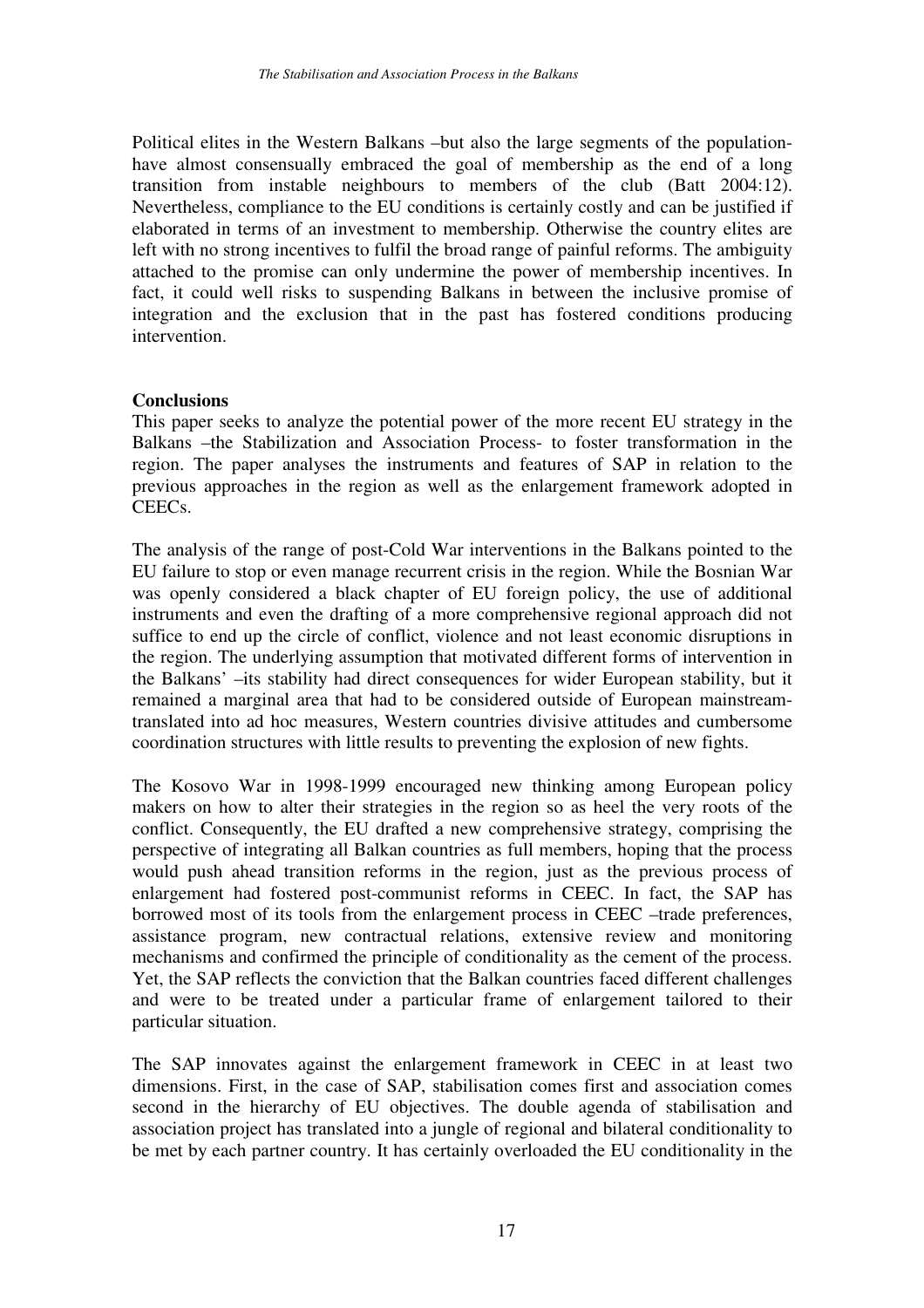Balkans and most problematically has created more than the fair share of inherent tensions between those objectives and related conditions. Second, the SAP integration agenda, especially the promise of membership and the stages of achieving that goal are seemingly more vague and ambiguous than in the previous enlargement framework in CEECs. It seemingly reflects the lack of EU clear commitment to incorporate the region and leaves the whole process apt to the dynamics within the Balkans and the EU itself. The upgrading of two Western Balkan countries to the status of candidate countries for membership has contributed to bring more clarity to the process, yet ongoing calls from different EU governments to slow down another enlargement and even proposals for offering new formulas short of membership to the Balkans reduce the credibility of the EU strategy. These features, might emasculate the power of the EU conditionality in the region.

Hence, the SAP undisputedly represents progress compared to the previous ad-hoc and regional approaches in the region, but it is hardly a breakthrough that went all the way. Any further re-enforcement of the EU strategy in the Balkans should first try to set those incentives right in order to be a credible push for change in the region.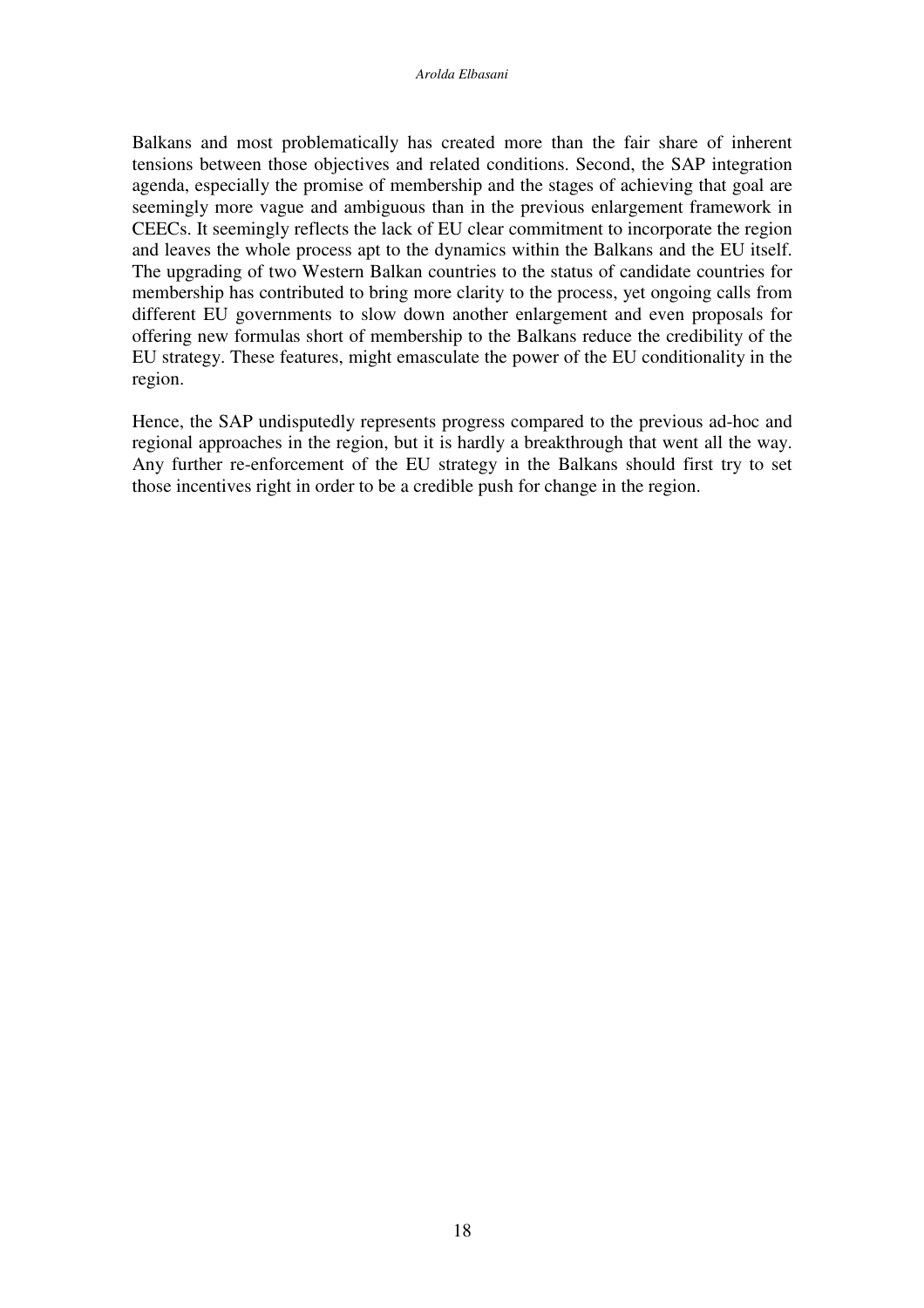## **Bibliography**

Anastasakis, Othon and Vesna Bojicic-Dzelilovic. 2002. *Balkan Regional Cooperation and European Integration*. South East European Studies Programme. St. Antony's College, University of Oxford; Available at:http://www.lse.ac.uk/Depts/European/hellenic/brie.pdf.

Anastasakis, Othon, and Dimitar Bechev. 2003. *EU Conditionality in South East Europe: Bringing Commitment to the Process*. South East European Studies Programme. St. Antony's College, University of Oxford; Available at: http://www.sant.ox.ac.uk/areastudies/analyses.html .

Barlet, Will, and Visnja Samardzija. 2000. "The Reconstruction of South East Europe, The Stability Pact and the Role of the EU: An Overview." *Moct Most* 2: 245- 263.

Batt, Judy. 2004. "The Stabilisation/Integration Dilemma." In *The Western Balkans: Moving on*, ed. Judy Batt. Chaillot paper no 70, Institute for Security Studies, 7-19; Available at: http://www.iss-eu.org/chaillot/chai70.pdf.

Beunderman, M. 2006. "EU membership goal clarified under Balkan pressure." EUobserver.com, 11 March 2006

Chandler, David. 2003. "The European Union and Governance in the Balkans: Unequal Partnership." *European Balkan Observer* 1(2): 5-9.

ESI (European Stability Initiative). 2003. *The Road to Thessaloniki: Cohesion and the Western Balkans*; Available at:

http://www.esiweb.org/index.php?lang=en&id=156&document\_ID=44

ESI (European Stability Initiative). 2005. *Breaking Out of the Balkan Ghetto: Why IPA Should Be Changed*?" Available at:

http://www.esiweb.org/index.php?lang=en&id=156&document\_ID=66

European Commission. 1996. *Common Principles for Future Contractual Relations with Certain Countries in South-Eastern Europe*. Report from the Commission to the Council and European Parliament, COM (96) 476.

European Commission. 1999. *The Stabilisation and Association Process for Countries of South -Eastern Europe*. Commission Communication to the Council and European Parliament, COM (99)235, 26 May 1999.

European Commission. 2000. *Communication on Operational Conclusions: EU Stabilisation and Association Process for Countries of South-Eastern Europe*. COM (2000) 49 final, 2 March 2000.

European Commission. 2002. *First Annual SAP Report*, COM (2002) 163 final, 4 April 2002.

European Council. 1996. *Conclusions on Political and Economic Conditions for Former Yugoslavia*. Conclusions of the General Affairs Council. 26 February 1996, Available at:

http://www.consilium.europa.eu/ueDocs/cms\_Data/docs/pressdata/en/gena/028 a0001.htm

European Council. 1997. *Conclusions on the Principle of Conditionality Governing the Development of the European Union's Relations with Certain Countries of South-East Europe*. *EU Conditionality Strategy in Former Yugoslavia*. (annex 1). General Affairs Council Conclusions. 29 April 1997. Available at: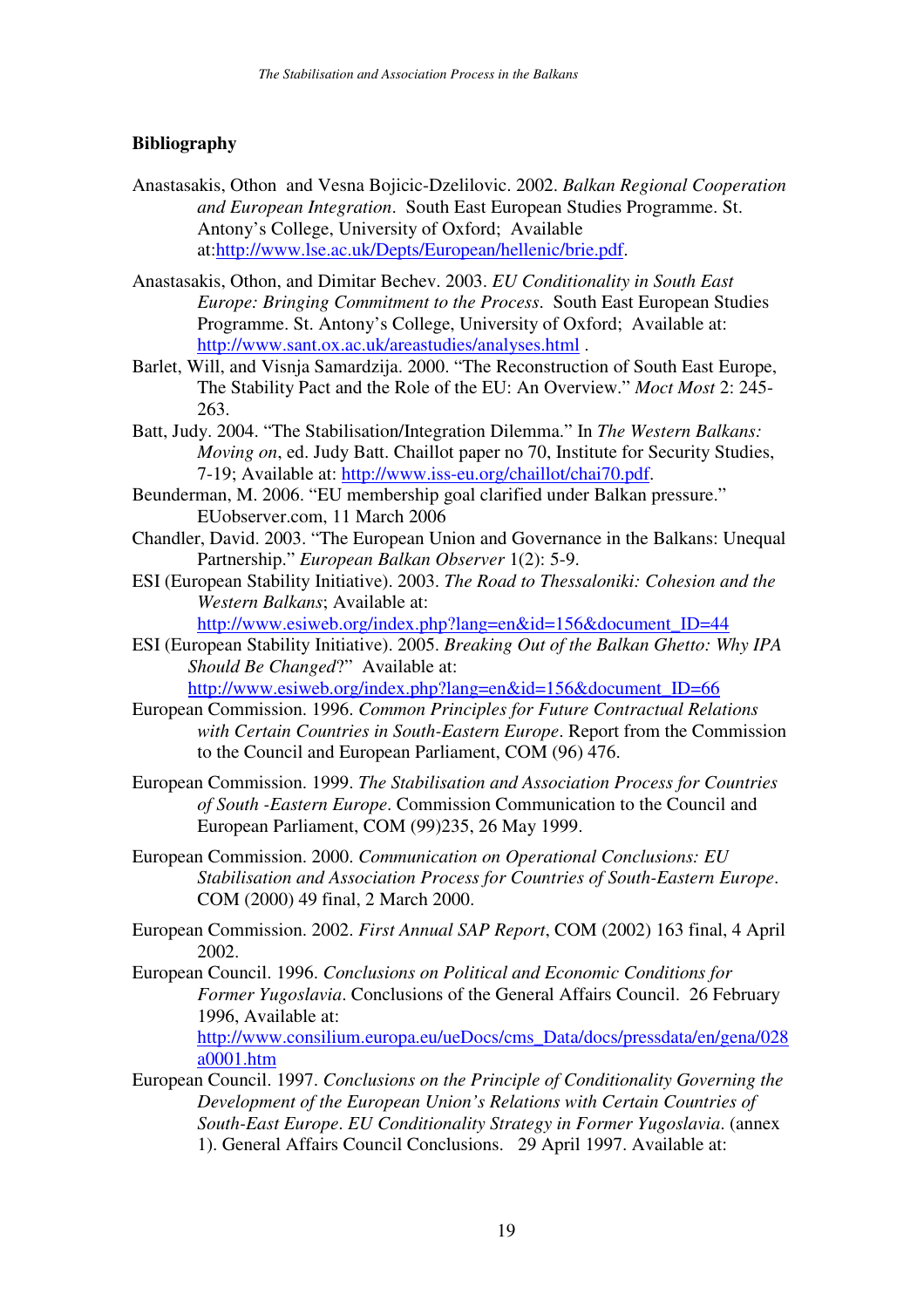http://www.consilium.europa.eu/ueDocs/cms\_Data/docs/pressdata/en/gena/028 a0057.htm

- European Council. 1999a. *Common Position Concerning the launching of the Stability Pact of the EU on South East Europe*. 28 May 1999
- European Council. 1999b. *Presidency Conclusions*. Cologne European Council Meeting, 3-4 June, press release 150/99
- European Council. 1999c. *Presidency Conclusions* , doc no 8016/99, 17 May 1999.
- European Council. 2000a. *Presidency conclusions*. Santa Maria de Fiera European Council Meeting Point V/D, 19-20 June 2000; Available at:

http://www.consilium.europa.eu/ueDocs/cms\_Data/docs/pressdata/en/ec/00200 -r1.en0.htm http://www.europarl.eu.int/summits/fei2\_en.htm

- European Council. 2000b. *Council Regulation on Assistance for Albania, Bosnia and Herzegovina, Croatia, the FRY, and the Former Yugoslav Republic of Macedonia*. doc no 2666/2000, 7 December 2000.
- European Council. 2001. *Conclusions on the Western Balkans*, EU Doc 7833/01, 9 April 2001.
- European Council. 2003. General Affairs Council Conclusions. *Western Balkans: The Thessalonica Agenda for the Western Balkans*, (annex A) EU Doc 10369/03.
- European Council. 2004. *Final Declaration* Zagreb Summit between Heads of EU Members States and Countries Covered by the SAP. 24 November 2004. Available at:

http://ec.europa.eu/enlargement/enlargement\_process/accession\_process/how does\_a\_country\_join\_the\_eu/sap/zagreb\_summit\_en.htm

- Friis, Lykke, and Anna Murphy. 2000. " "Turbo-charged negotiations": The EU and the Stability Pact for South Eastern Europe." *Journal of European Public Policy* 7 (5): 767-786.
- Gallagher, Tom. 2001. *Outcast Europe: The Balkans 1789-1989 –From the Ottomans to Milosevic*. London and New York: Routledge.
- Gallagher, Tom. 2003. *The Balkans After the Cold War: From Tyranny to Tragedy*. London and New York: Routledge
- Gligorov, Vladimir. 2001. *Trade and Investment in the Balkans*. Vienna Institute for International Studies (WIIW); Available at: http://www.wiiw.ac.at/balkan/files/Gligorov.pdf.
- Gligorov, Vladimir. 2004. "European Partnership with the Balkans." *European Balkan Observer* 2 (1):2-8.
- Holbrooke, Richard. 1998. *To End a War*. New York: Modern Library

Independent Task Force. Meyer, Edward (chair); William Nash (Project Director). 2002. *Balkans 2010: Report of an Independent Task Force.* Sponsored by the Council on Foreign Relations, Centre for Preventive Action. New York: Council on Foreign Relations Press

- International Commission on the Balkans. 2005. *The Balkans in Europe's Future*. Sofia: Secretariat of the Centre for Liberal Strategies.
- Kempe, Iris and Wim Van Meurs. 2003. "Europe Beyond EU Enlargement." In *Prospects and Risks Beyond EU Enlargement. Southeastern Europe: Weak States and Strong International Support*, ed. Wim Van Meurs. Leske and Budrich: Opladen, 11-79.
- Krasniqi E, and M. Beunderman. 2006. " Merkel moots 'privileged partnership' for Balkans." *EU Observer.com*, 17 March 2006